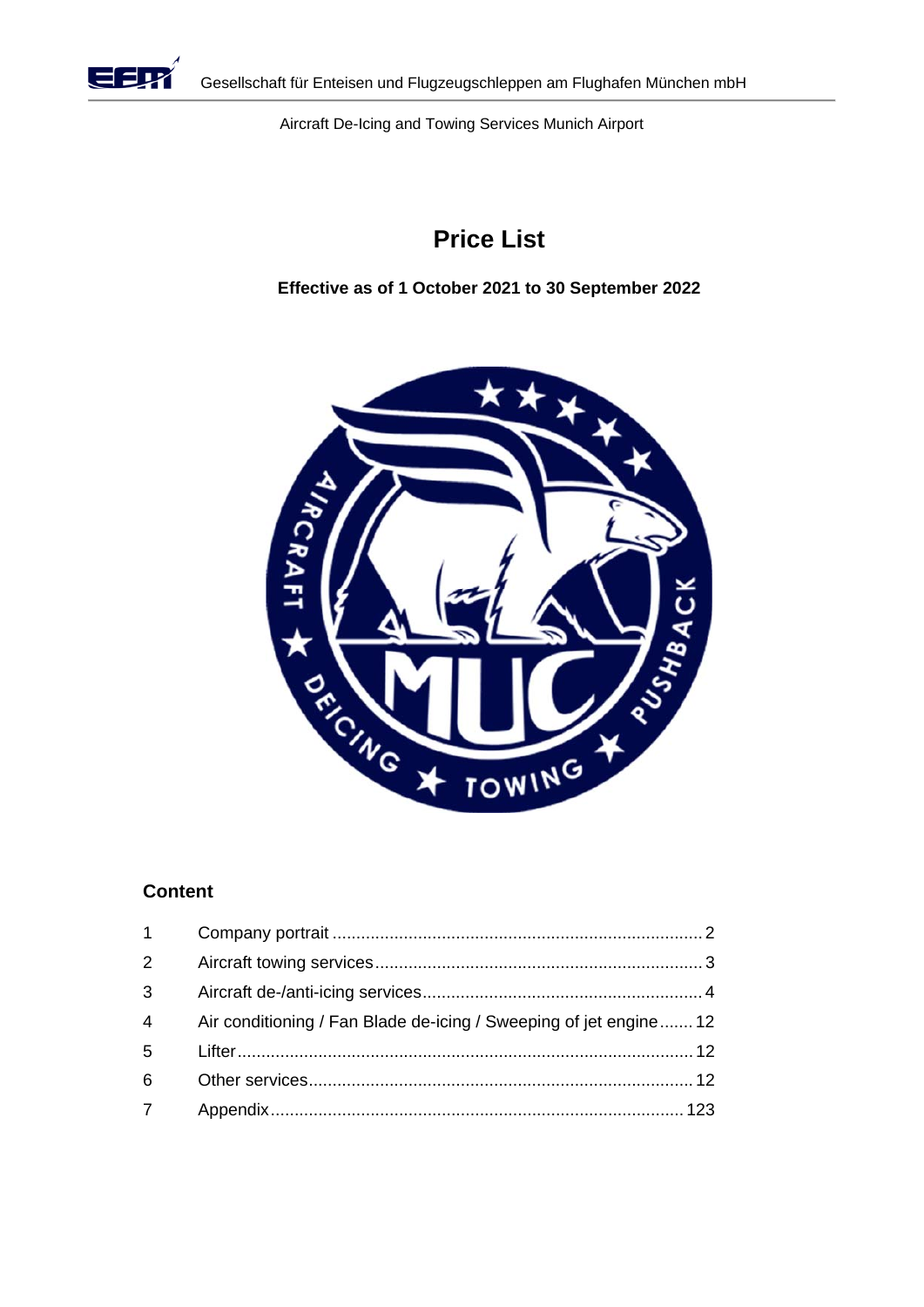# **1 Company portrait**

EFM – Gesellschaft für Enteisen und Flugzeugschleppen am Flughafen München mbH was jointly formed by Lufthansa and Munich Airport (FMG) in 1992. Our ground services for aircraft include towing and pushback as well as de-icing and air conditioning. In addition we offer training, consulting and technical support in towing and de-icing.

EFM employs about 162 people, including 140 tractor drivers, de-icing and operational staff. Currently EFM operates a fleet of 26 towing tractors of all sizes and 22 de-icing vehicles for oneman operation. For air conditioning we provide one air-conditioning vehicle. Four heating units are available for fan blade de-icing.

If you have any questions concerning our services please do not hesitate to contact us.

EFM – Gesellschaft für Enteisen und Flugzeugschleppen am Flughafen München mbH P.O. Box 23 16 25 85325 Munich Airport · Germany Tel. +49 89 975 98602 E-mail: nelli.ninow@dlh.de Website: www.munich-airport.de/efm





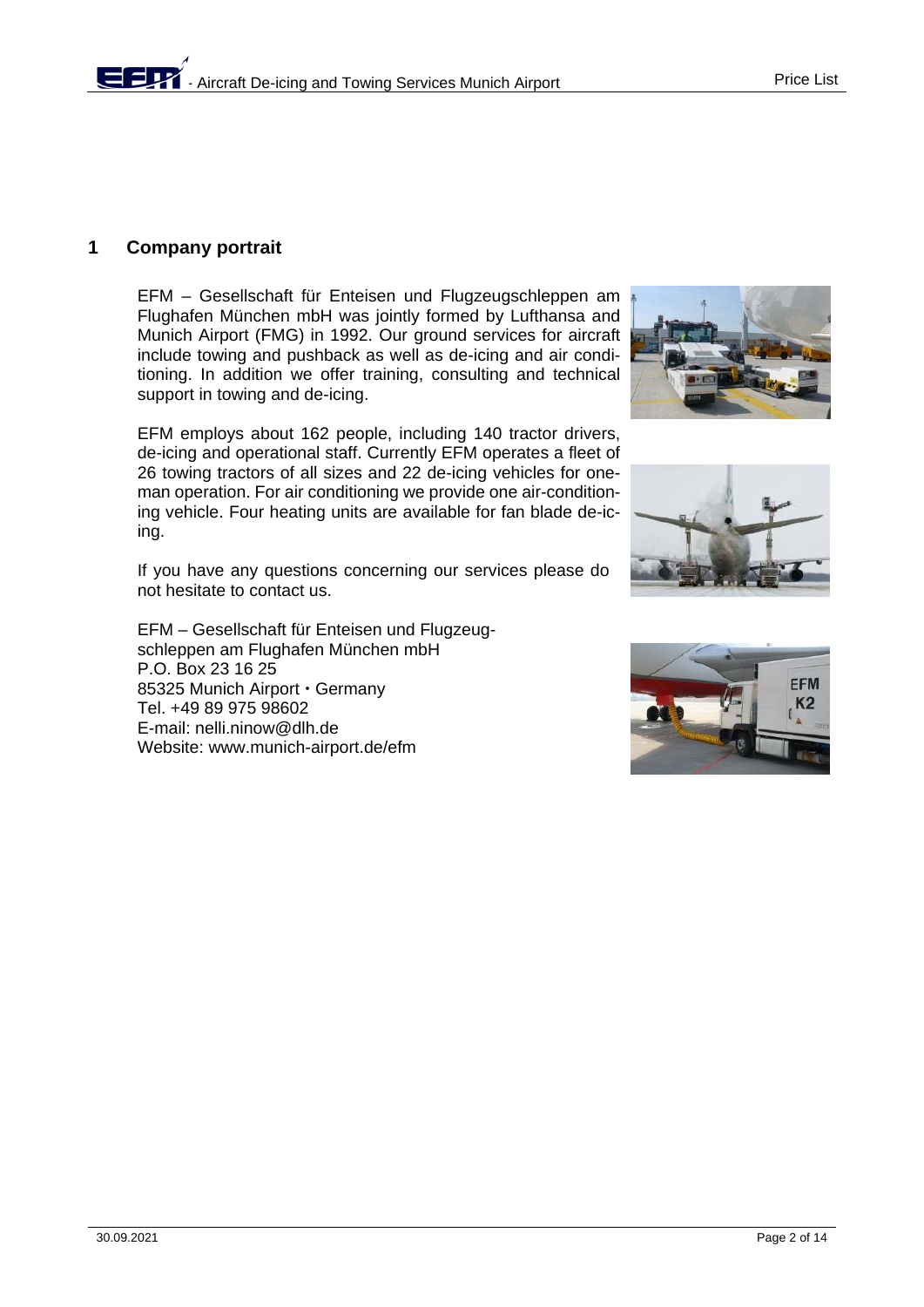# **2 Aircraft towing services**

## **2.1 Price per event**

| $A/C$ cat. | Price    |
|------------|----------|
|            | 193,00 € |
| ン          | 265,00 € |
| З          | 359,00 € |

Prices do not include VAT.

The above mentioned prices are valid for towing services between aprons and maintenance areas including noise protection hangar as well as between apron for aircraft maintenance and maintenance hangar including noise protection hangar.

The event starts with provision of the towing vehicle at the aircraft and ends with parking of the aircraft at its final position. The price per event includes a period of 30 minutes. If the event takes longer than 30 minutes because of reasons which are not caused by EFM, 100 % of the price per event will be invoiced for each following 30-minutes-period.

APU test price is identical to the price per event for towing. Therefore for each APU test minimum one towing event price is charged.

### **2.2 Aircraft categories**

| $A/C$ cat. |       | Example |             |            |
|------------|-------|---------|-------------|------------|
|            |       | < 100.0 | metric tons | A320, B737 |
| າ          | 100.0 | < 200.0 | metric tons | A300, B757 |
|            |       | > 200.0 | metric tons | A340, B747 |

### **2.3 Walk-Out-Assistance for Pushback**

Usually Walk-Out-Assistance is offered by other Ground Handling Companies at the Airport. In the case their staff is missing, EFM is providing the Walk-Out-Assistance to avoid off block delays.

EFM reserves the right to provide SMPB (Single Man Pushback) instead of Walk-Out-Assistance, if applicable. Nevertheless for both the same price will be charged to the Ground Handling company responsible.

Price is 53,00  $\in$  for the first 30 minutes, followed by 32,00  $\in$  Price per 15 minutes.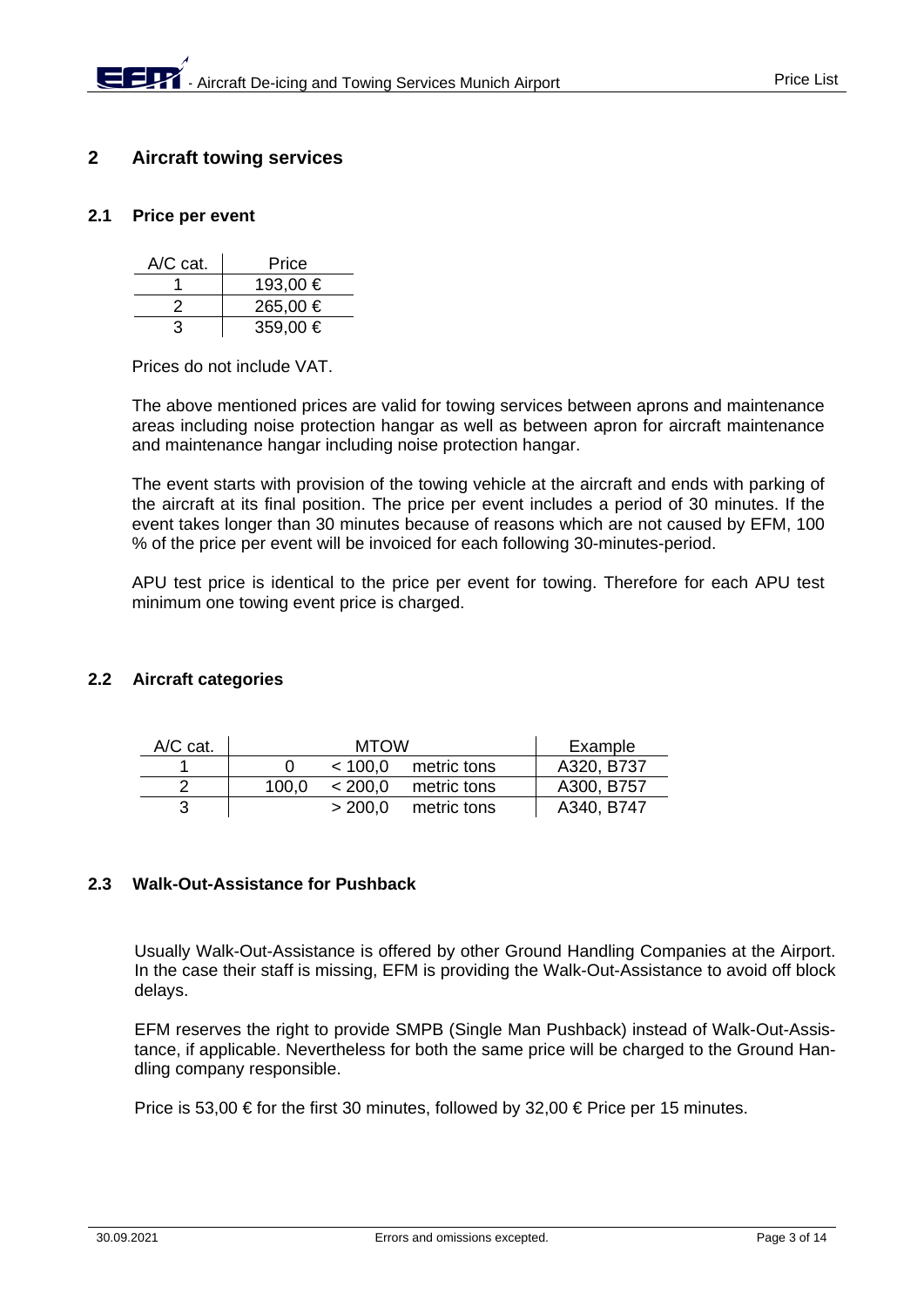# **3 Aircraft de-/anti-icing services**

### **3.1 Prices for de-icing of aircraft consist of several components:**

COLD customers pay a seasonal flat fee (paragraph 3.2). In addition, for every deicing treatment the respective event price (paragraph 3.2) and the actual amount of deicing fluid used (paragraph 3.3) will be invoiced.

The seasonal flat fee is not refundable if flights are cancelled or smaller aircraft type used for operation during the winter schedule period.

Recalculation of fixed charges applies if number of flights increase or bigger aircraft type used for operation during the winter schedule period.

Non-COLD customers will be charged for each deicing treatment with the respective event price (paragraph 3.2) and the actual amount of deicing fluid used (paragraph 3.3).

EFM reserves the right to charge cash or by credit card.

### **3.2 Flat fee and event prices**

The flat fee is calculated as follows:

The total number of departures during the winter schedule (31.10.2021 - 26.03.2022) with the same type of aircraft is divided by the number of weeks (21) of the winter schedule. Except the airline is providing their winter schedule, the typical week provided by Flughafen München GmbH is used for the calculation.

This "average number of departures during one week (typical week provided by FMG, if flight plan is not sent by airline latest October 15th) in the winter schedule" is multiplied by the respective "base-factor" for the aircraft type.

To determine this base-factor the length of the aircraft is multiplied by the wingspan. The result is then multiplied by the respective price per  $m<sup>2</sup>$ .

The respective event prices are calculated in the same manner as the base-factor.

| Price per $m2$ | Flat fee<br>per starts per week | Event      |  |  |
|----------------|---------------------------------|------------|--|--|
| COLD           | $2.20 \in$                      | $0,25 \in$ |  |  |
| Non-COLD       | -                               | $2.20 \in$ |  |  |

For the currently most common types of aircraft base-factors for the flat fee and event prices are listed in the table on pages 7 and 8.

### **3.3 De-icing fluid will be charged according to consumption.**

Prices for de-icing fluid are as follows:

| Price per litre | Type I     | Type IV    |
|-----------------|------------|------------|
| <b>COLD</b>     | $1.73 \in$ | $2,50 \in$ |
| Non-COLD        | $3,92 \in$ | $5,03 \in$ |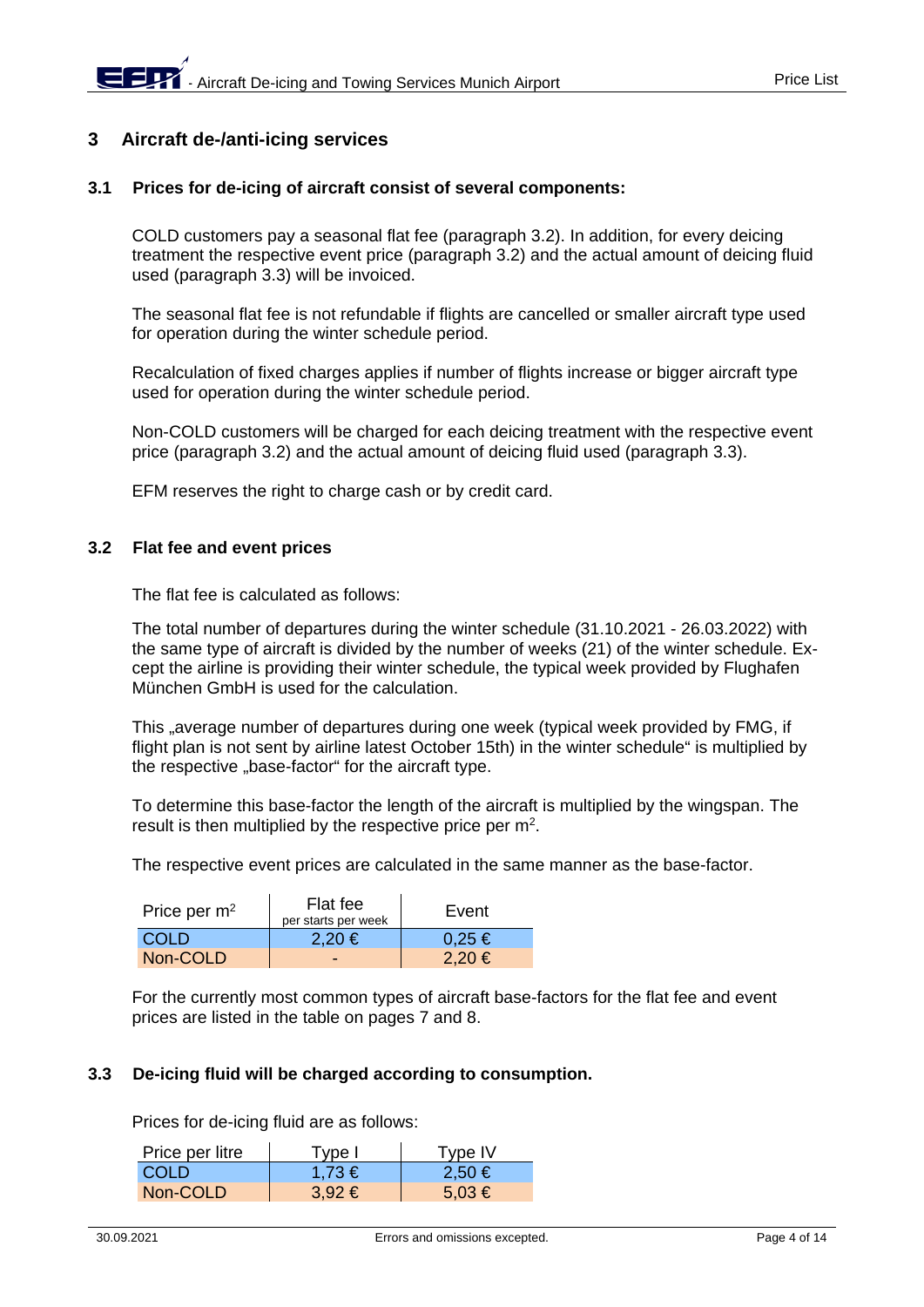## **3.4 Discount for COLD**

| 2,50%  | 1.000  |   | 5.000  | departures during the first 21 weeks of winter schedule |
|--------|--------|---|--------|---------------------------------------------------------|
| 5,00%  | 5.000  |   | 10.000 | departures during the first 21 weeks of winter schedule |
| 7.50%  | 10.000 |   | 15.000 | departures during the first 21 weeks of winter schedule |
| 10,00% | 15.000 | ≺ | 20,000 | departures during the first 21 weeks of winter schedule |
| 12,50% |        |   | 20,000 | departures during the first 21 weeks of winter schedule |

As winter conditions highly influence EFM's revenue, EFM implemented additional components to rebate our COLD discount customers in order to reflect this risk distribution. Should the amount of actual de-icings compared to planned de-icings during the winter schedule  $(31.10.2021 - 26.03.2022)$  vary more than  $+/- 15%$ , the rebate on revenue will also vary accordingly by +/- 2,5%. Based on experience during the past years, for the coming winter schedule EFM plans with an average of 12% de-icing events out of total actual departures during the winter schedule for our COLD customers.

The discount applies to flat fee, event and fluid prices. Other services of EFM are not part of COLD discount.

The discount is offset against the flat fee of the subsequent winter season. If no flat fee is applicable next season, the discount will be fully disbursed.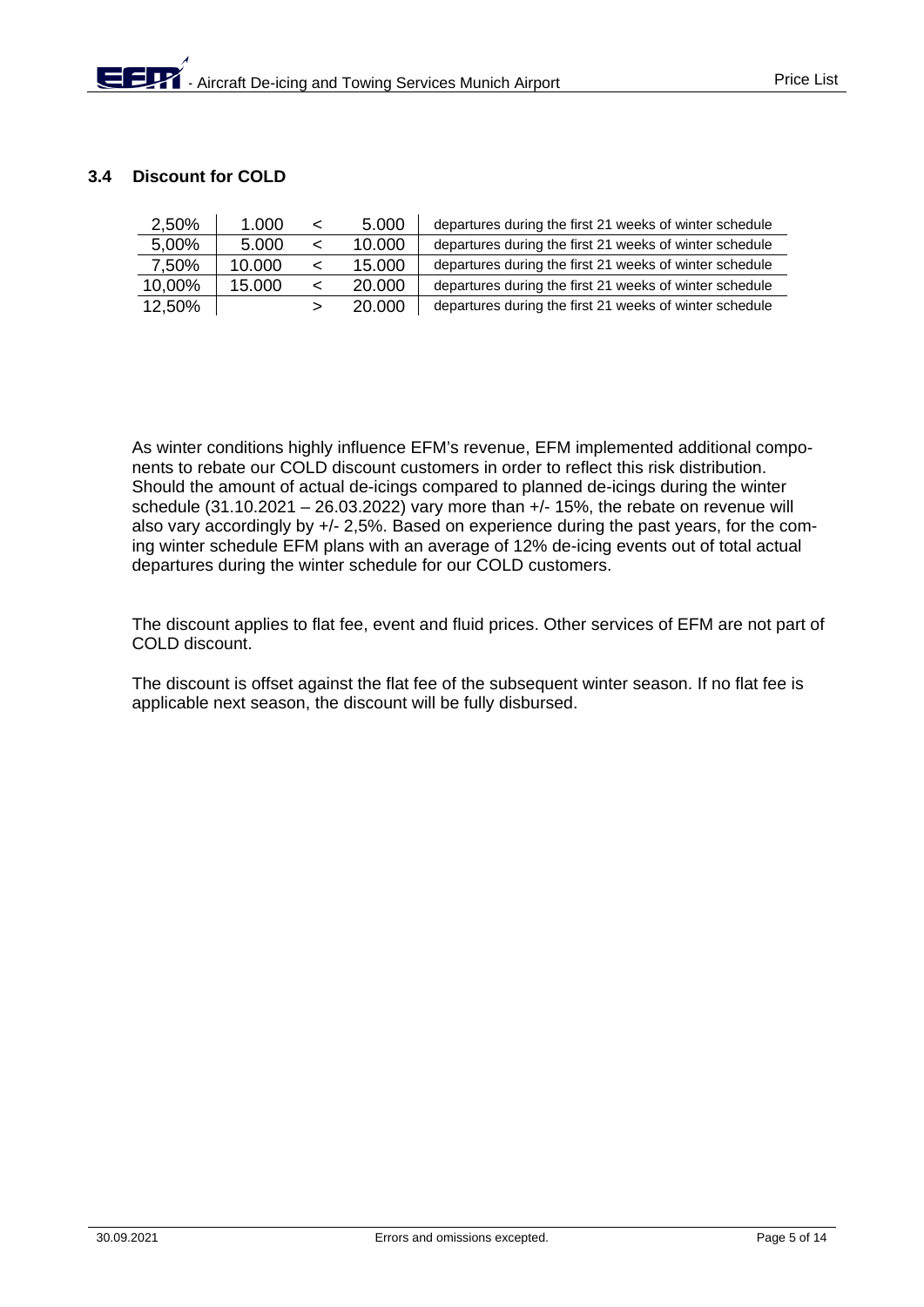## **3.5 Example calculation flat fee**

During winter schedule 2021/2022 Example Airways is planning 418 departures with CRJ2, 616 departures with F70 and 132 departures with A320 ex MUC.

Which flat fee amount does Example Airways have to pay ?

In a first step the average number of departures during one week in the winter schedule is calculated. Then the base-factor is determined. Finally, the flat fee is calculated by multiplying the average number of departures by the respective base-factor for the aircraft type.



# Average number of departures

The total number of departures during the winter schedule with the same type of aircraft is divided by the number of weeks of the winter schedule.

| A/C Type | Departures |    | Weeks |     | Departures/Week |
|----------|------------|----|-------|-----|-----------------|
| CRJ2     | 418        | ٠. | 21    | $=$ | 20              |
| F70      | 616        | ٠  | 21    | $=$ | 29              |
| A320     | 132        | ٠  | 21    | $=$ |                 |



# Base-factor

To determine the base-factor the length of the aircraft is multiplied by the wing-

span; the result is then multiplied by the respective price per m<sup>2</sup>.

| A/C Type         | Length            |              | Wingspan  |     | Result<br>(in round figures) |                           | Price per $m2$ | Base-factor      |
|------------------|-------------------|--------------|-----------|-----|------------------------------|---------------------------|----------------|------------------|
| CRJ <sub>2</sub> | $26.80 \text{ m}$ |              | x 21,30 m | $=$ | 570 $m2$                     | $\boldsymbol{\mathsf{x}}$ | $2.20 \in$     | $= 1.254,00 \in$ |
| F70              | $30.91 \text{ m}$ | $\mathbf{x}$ | 28,08 m   | $=$ | 868 $m2$                     |                           | $2.20 \in$     | $= 1.909,60 \in$ |
| A320             | $37.57 \text{ m}$ | $\mathbf{x}$ | 34,10 m   |     | $= 1.281 \text{ m}^2$        | $\mathsf{x}$              | $2,20 \in$     | $= 2.818,20 \in$ |



# Flatfee

The average number of departures during one week in the winter schedule is multiplied by the respective base-factor for the aircraft type.

| A/C Type | Departures/Week |          | <b>Base-Factor</b> |     | Flat fee    |
|----------|-----------------|----------|--------------------|-----|-------------|
| CRJ2     | 20              | x        | $1.254,00 \in$     | $=$ | 25.080,00 € |
| F70      | 29              | <b>X</b> | 1.909,60 €         | $=$ | 55.378,40 € |
| A320     | 6               | Y        | $2.818,20 \in$     |     | 16.909,20€  |
|          |                 |          |                    |     | 97.367,60 € |

The respective event prices are calculated in the same manner as the base-factor.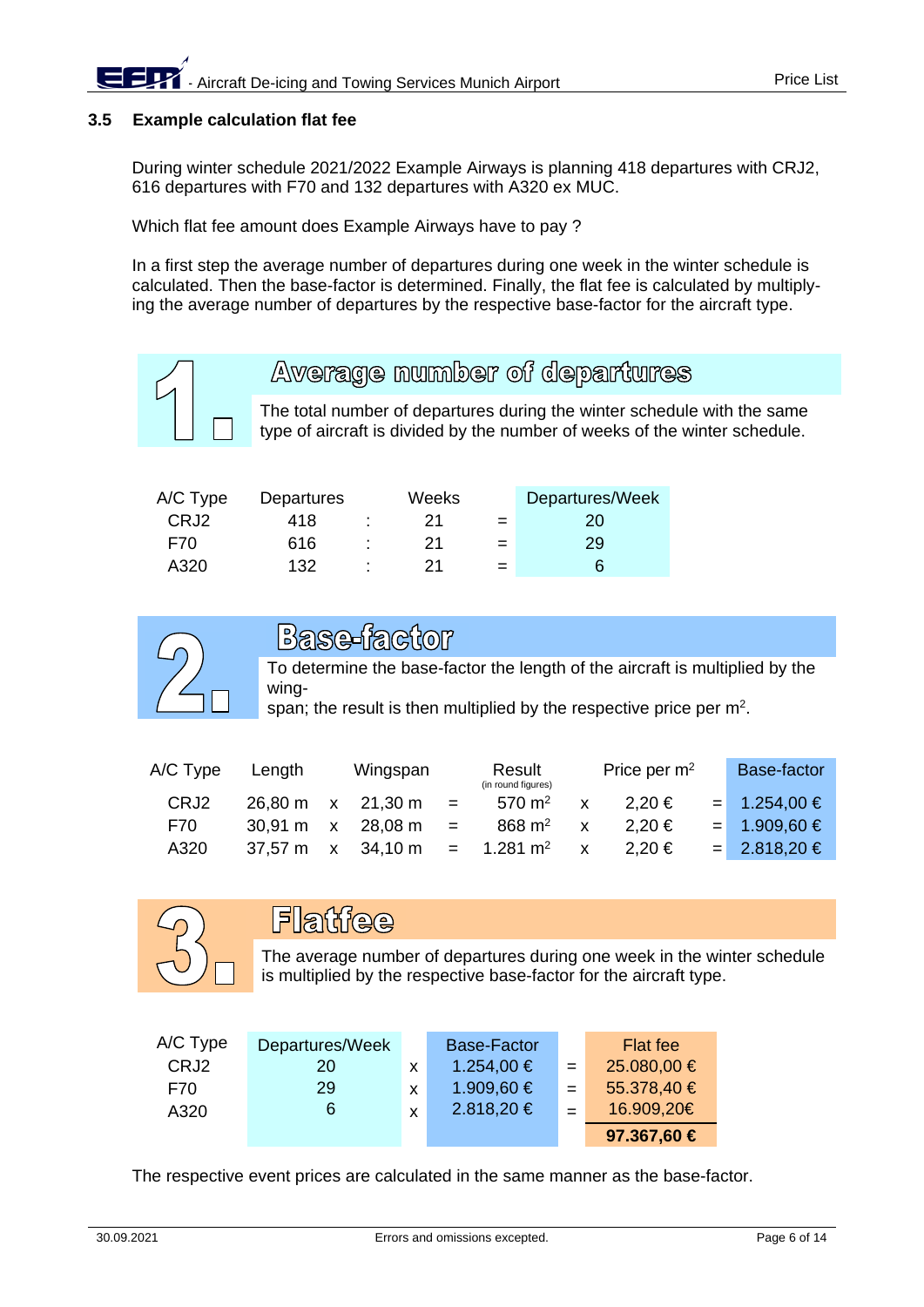| A/C type | Base-factor<br>flat fee COLD | Event<br><b>COLD</b> | Event<br>Non-COLD                 | A/C type    | <b>Base-factor</b><br>flat fee COLD | Event<br><b>COLD</b> | Event<br>Non-COLD |
|----------|------------------------------|----------------------|-----------------------------------|-------------|-------------------------------------|----------------------|-------------------|
| A124     |                              |                      | 11.143,00 €1.266,25 € 11.143,00 € | <b>AN70</b> | 3.938,00 € 447,50 €                 |                      | $3.938,00$ €      |
| A148     | 1.856,80 €                   | $211,00$ €           | 1.856,80 €                        | <b>AN72</b> | 1.971,20 € 224,00 €                 |                      | 1.971,20 €        |
| A221     | 2.703,80 €                   | 307,25 €             | 2.703,80 €                        | AT42        | 1.227,60 € 139,50 €                 |                      | 1.227,60 €        |
| A223     | 2.987,60 €                   | $339.50 \in$         | 2.987,60 €                        | AT43        | 1.227,60 € 139,50 €                 |                      | 1.227,60 €        |
| A225     |                              |                      | 16.335,00 €1.856,25 € 16.335,00 € | AT44        | 1.227,60 € 139,50 €                 |                      | 1.227,60 €        |

Calculation according to paragraph 3.2 results in the following prices per A/C type:

| A124         | 11.143,00 €1.266,25 € 11.143,00 €  |          |                                     | AN70         | 3.938,00 € 447,50 € 3.938,00 €             |                |
|--------------|------------------------------------|----------|-------------------------------------|--------------|--------------------------------------------|----------------|
| A148         | 1.856,80 € 211,00 € 1.856,80 €     |          |                                     | AN72         | 1.971,20 € 224,00 € 1.971,20 €             |                |
| A221         | 2.703,80 € 307,25 € 2.703,80 €     |          |                                     | AT42         | 1.227,60 € 139,50 € 1.227,60 €             |                |
| A223         | 2.987,60 € 339,50 € 2.987,60 €     |          |                                     | AT43         | 1.227,60 € 139,50 € 1.227,60 €             |                |
| A225         | 16.335,00 €1.856,25 € 16.335,00 €  |          |                                     | AT44         | 1.227,60 € 139,50 € 1.227,60 €             |                |
| A300         | 5.335,00 € 606,25 € 5.335,00 €     |          |                                     | AT45         | 1.227,60 € 139,50 € 1.227,60 €             |                |
| A306         | 5.335,00 € 606,25 € 5.335,00 €     |          |                                     | AT72         | 1.621,40 € 184,25 € 1.621,40 €             |                |
| A30B         | 5.282,20 € 600,25 € 5.282,20 €     |          |                                     | AT73         | 1.621,40 € 184,25 €                        | 1.621,40 €     |
| A310         | 4.510,00 € 512,50 € 4.510,00 €     |          |                                     | AT75         | 1.621,40 € 184,25 €                        | 1.621,40 €     |
| A312         | 4.510,00 € 512,50 € 4.510,00 €     |          |                                     | AT76         | 1.621,40 € 184,25 € 1.621,40 €             |                |
| A313         | 4.510,00 €                         |          | 512,50 € 4.510,00 €                 | ATP          | 1.751,20 € 199,00 €                        | 1.751,20 €     |
| A318         | 2.362,80 € 268,50 € 2.362,80 €     |          |                                     | ATR          | 1.225,40 € 139,25 € 1.225,40 €             |                |
| A318neo      | 2.481,60 € 282,00 € 2.481,60 €     |          |                                     | B146         | 2.477,20 € 281,50 €                        | 2.477,20 €     |
| A318W        | 2.481,60 € 282,00 € 2.481,60 €     |          |                                     | B190         | 644,60 € 73,25 €                           | 644,60 €       |
| A319         | 2.538,80 € 288,50 € 2.538,80 €     |          |                                     | <b>B350</b>  | 552,20 € 62,75 €                           | 552,20 €       |
| A319neo      | 2.662,00 € 302,50 € 2.662,00 €     |          |                                     | <b>B37M</b>  | 2.809,40 € 319,25 € 2.809,40 €             |                |
| A319W        | 2.662,00 € 302,50 € 2.662,00 €     |          |                                     | B38M         | 3.119,60 € 354,50 € 3.119,60 €             |                |
| A320         | 2.818,20 € 320,25 € 2.818,20 €     |          |                                     | B39M         | 3.328,60 € 378,25 € 3.328,60 €             |                |
| A320neo      | 2.961,20 € 336,50 € 2.961,20 €     |          |                                     | B461         | 1.520,20 € 172,75 € 1.520,20 €             |                |
| A320W        | 2.961,20 € 336,50 € 2.961,20 €     |          |                                     | B462         | 1.661,00 € 188,75 € 1.661,00 €             |                |
| A321         | 3.337,40 € 379,25 € 3.337,40 €     |          |                                     | B463         | 1.799,60 € 204,50 € 1.799,60 €             |                |
| A321neo      | 3.504,60 € 398,25 € 3.504,60 €     |          |                                     | <b>B46X</b>  | 1.799,60 € 204,50 €                        | 1.799,60 €     |
| A321W        | 3.504,60 € 398,25 € 3.504,60 €     |          |                                     | B701         | 3.652,00 €415,00 €                         | 3.652,00 €     |
| A322         | 2.818,20 € 320,25 € 2.818,20 €     |          |                                     | <b>B703</b>  | 4.554,00 € 517,50 €                        | 4.554,00 €     |
| A330         | 7.827,60 € 889,50 € 7.827,60 €     |          |                                     | <b>B707</b>  | 4.551,80 € 517,25 € 4.551,80 €             |                |
| A332         | 7.827,60 € 889,50 € 7.827,60 €     |          |                                     | B712         | 2.376,00 € 270,00 € 2.376,00 €             |                |
| A333         | 8.450,20 € 960,25 € 8.450,20 €     |          |                                     | <b>B717</b>  | 2.367,20 € 269,00 € 2.367,20 €             |                |
| A340         | 10.518,20 €1.195,25 € 10.518,20 €  |          |                                     | B721         | 2.939,20 € 334,00 € 2.939,20 €             |                |
| A342         | 7.878,20 € 895,25 € 7.878,20 €     |          |                                     | <b>B722</b>  | 3.379,20 € 384,00 € 3.379,20 €             |                |
| A343         | 8.437,00 € 958,75 € 8.437,00 €     |          |                                     | <b>B727</b>  | 3.379,20 € 384,00 € 3.379,20 €             |                |
| A345         | 9.486,40 € 1.078,00 € 9.486,40 €   |          |                                     | B732         | 1.898,60 € 215,75 € 1.898,60 €             |                |
| A346         | 10.518,20 € 1.195,25 € 10.518,20 € |          |                                     | B733         | 2.123,00 € 241,25 € 2.123,00 €             |                |
| A350         | 10.593,00 € 1.203,75 € 10.593,00 € |          |                                     | <b>B733W</b> | 2.285,80 € 259,75 € 2.285,80 €             |                |
| A351         | 10.524,80 € 1.196,00 € 10.524,80 € |          |                                     | <b>B734</b>  | 2.314,40 € 263,00 € 2.314,40 €             |                |
| A358         | 8.632,80 € 981,00 € 8.632,80 €     |          |                                     | <b>B735</b>  | 1.977,80 € 224,75 € 1.977,80 €             |                |
| A359         | 9.528,20 €1.082,75 € 9.528,20 €    |          |                                     | <b>B735W</b> | 2.127,40 € 241,75 €                        | 2.127,40 €     |
| A35K         | 10.509,40 €1.194,25 € 10.509,40 €  |          |                                     | <b>B736</b>  | 2.354,00 € 267,50 €                        | 2.354,00 €     |
| A380         | 12.815,00 €1.456,25 € 12.815,00 €  |          |                                     | <b>B736W</b> | 2.457,40 € 279,25 €                        | 2.457,40 €     |
| A388         | 12.815,00 € 1.456,25 € 12.815,00 € |          |                                     | B737         | 2.543,20 € 289,00 €                        | 2.543,20 €     |
| A3ST         | 5.539,60 €                         |          | 629,50 € 5.539,60 €                 | B737BBJ      | 2.653,20 € 301,50 €                        | 2.653,20 €     |
| A400         | 4.206,40 €                         | 478,00 € | 4.206,40 €                          | <b>B737W</b> | 2.653,20 € 301,50 €                        | 2.653,20 €     |
| A748         | 1.350,80 €                         |          | 153,50 € 1.350,80 €                 | <b>B738</b>  | 2.981,00 € 338,75 €                        | 2.981,00 €     |
| AC90         | 369,60 €                           | 42,00 €  | 369,60 €                            | B738BBJ      | 3.110,80 € 353,50 €                        | 3.110,80 €     |
| <b>AEST</b>  | 261,80 €                           | 29,75 €  | 261,80 €                            | <b>B738W</b> | 3.110,80 € 353,50 €                        | 3.110,80 €     |
| <b>AN12</b>  | 2.767,60 €                         | 314,50 € | 2.767,60 €                          | B739         | 3.176,80 € 361,00 €                        | 3.176,80 €     |
| <b>AN22</b>  | 8.203,80 €                         | 932,25 € | 8.203,80 €                          | B739BBJ      | 3.315,40 € 376,75 €                        | 3.315,40 €     |
| AN24         | 1.546,60 €                         | 175,75 € | 1.546,60 €                          | <b>B739W</b> | 3.315,40 € 376,75 €                        | $3.315,40 \in$ |
| <b>AN26</b>  | 1.529,00 € 173,75 € 1.529,00 €     |          |                                     | <b>B73G</b>  | 3.315,40 € 376,75 € 3.315,40 €             |                |
| <b>AN138</b> | 759 ∩∩ <del>⊈</del>                |          | $86.25 \in \mathbb{Z}$ 759.00 $\in$ | R73Y         | $3.315$ $10.6$ $376$ $75.6$ $3.315$ $10.6$ |                |

| A/C type | <b>Base-factor</b><br>flat fee COLD | Event<br><b>COLD</b> | Event<br>Non-COLD                      | A/C type     | <b>Base-factor</b><br>flat fee COLD | Event<br><b>COLD</b> | Event<br><b>Non-COLD</b> |
|----------|-------------------------------------|----------------------|----------------------------------------|--------------|-------------------------------------|----------------------|--------------------------|
| A124     |                                     |                      | 11.143,00 €1.266,25 € 11.143,00 €      | AN70         | $3.938,00 \in 447,50 \in$           |                      | 3.938,00 €               |
| A148     | 1.856,80 €                          | 211,00 €             | 1.856,80 €                             | AN72         | 1.971,20 € 224,00 €                 |                      | 1.971,20 €               |
| A221     | $2.703,80$ €                        | 307,25 €             | 2.703,80 €                             | AT42         | 1.227,60 € 139,50 €                 |                      | 1.227,60 €               |
| A223     | 2.987,60 €                          | 339,50 <del>€</del>  | 2.987,60 €                             | AT43         | 1.227,60 € 139,50 €                 |                      | 1.227,60 €               |
| A225     |                                     |                      | 16.335,00 €1.856,25 € 16.335,00 €      | AT44         | 1.227,60 € 139,50 €                 |                      | 1.227,60 €               |
| A300     | $5.335,00 \in$                      | 606,25 €             | 5.335,00 €                             | AT45         | 1.227,60 € 139,50 €                 |                      | 1.227,60 €               |
| A306     | $5.335,00 \in$                      | 606,25 €             | 5.335,00 €                             | AT72         | 1.621,40 € 184,25 €                 |                      | 1.621,40 €               |
| A30B     | 5.282,20 €                          | 600,25 €             | 5.282,20 €                             | AT73         | 1.621,40 € 184,25 €                 |                      | 1.621,40 €               |
| A310     | 4.510,00 €                          |                      | 512,50 € 4.510,00 €                    | AT75         | 1.621,40 € 184,25 €                 |                      | 1.621,40 €               |
| A312     | 4.510,00 €                          | 512,50 €             | 4.510,00 €                             | AT76         | 1.621,40 € 184,25 €                 |                      | 1.621,40 €               |
| A313     | 4.510,00 €                          | 512,50 €             | 4.510,00 €                             | ATP          | 1.751,20 € 199,00 €                 |                      | 1.751,20 €               |
| A318     | 2.362,80 €                          | 268,50 €             | 2.362,80 €                             | ATR          | 1.225,40 € 139,25 €                 |                      | 1.225,40 €               |
| A318neo  | 2.481,60 €                          | 282,00 €             | 2.481,60 €                             | B146         | 2.477,20 € 281,50 €                 |                      | 2.477,20 €               |
| A318W    | 2.481,60 €                          | 282,00 €             | 2.481,60 €                             | B190         |                                     | 644,60 € 73,25 €     | 644,60 €                 |
| A319     | 2.538,80 €                          | 288,50 €             | 2.538,80 €                             | <b>B350</b>  | 552,20 €                            | 62,75 €              | 552,20 €                 |
| A319neo  | 2.662,00 €                          | 302,50 €             | 2.662,00 €                             | <b>B37M</b>  | 2.809,40 € 319,25 €                 |                      | 2.809,40 €               |
| A319W    | $2.662,00 \in$                      | 302,50 €             | 2.662,00 €                             | <b>B38M</b>  | $3.119,60$ € 354,50 €               |                      | 3.119,60 €               |
| A320     | 2.818,20 €                          | 320,25 €             | 2.818,20 €                             | <b>B39M</b>  | 3.328,60 € 378,25 €                 |                      | 3.328,60 €               |
| A320neo  | 2.961,20 €                          | 336,50 €             | 2.961,20 €                             | B461         | 1.520,20 € 172,75 €                 |                      | 1.520,20 €               |
| A320W    | 2.961,20 €                          | 336,50 €             | 2.961,20 €                             | B462         | 1.661,00 € 188,75 €                 |                      | 1.661,00 €               |
| A321     |                                     |                      | 3.337,40 $\in$ 379,25 $\in$ 3.337,40 € | B463         | 1.799,60 € 204,50 €                 |                      | 1.799,60 €               |
| A321neo  | $3.504,60$ €                        |                      | 398,25 € 3.504,60 €                    | <b>B46X</b>  | 1.799,60 € 204,50 €                 |                      | 1.799,60 €               |
| A321W    | $3.504,60 \in$                      | 398,25 €             | 3.504,60 €                             | B701         | 3.652,00 € 415,00 €                 |                      | 3.652,00 €               |
| A322     | 2.818,20 €                          | 320,25 €             | 2.818,20 €                             | B703         | 4.554,00 € 517,50 €                 |                      | 4.554,00 €               |
| A330     | 7.827,60 €                          | 889,50 €             | 7.827,60 €                             | <b>B707</b>  | 4.551,80 € 517,25 €                 |                      | 4.551,80 €               |
| A332     | 7.827,60 €                          | 889,50 €             | 7.827,60 €                             | B712         | 2.376,00 € 270,00 €                 |                      | 2.376,00 €               |
| A333     | $8.450,20 \in$                      | 960,25 €             | 8.450,20 €                             | <b>B717</b>  | 2.367,20 € 269,00 €                 |                      | 2.367,20 €               |
| A340     |                                     |                      | 10.518,20 € 1.195,25 € 10.518,20 €     | B721         | 2.939,20 € 334,00 €                 |                      | 2.939,20 €               |
| A342     | 7.878,20 €                          | 895,25 €             | 7.878,20 €                             | <b>B722</b>  | 3.379,20 € 384,00 €                 |                      | 3.379,20 €               |
| A343     | $8.437,00 \in$                      |                      | 958,75 € 8.437,00 €                    | <b>B727</b>  | 3.379,20 € 384,00 €                 |                      | 3.379,20 €               |
| A345     |                                     |                      | 9.486,40 € 1.078,00 € 9.486,40 €       | B732         | 1.898,60 € 215,75 €                 |                      | 1.898,60 €               |
| A346     |                                     |                      | 10.518,20 €1.195,25 € 10.518,20 €      | B733         | 2.123,00 € 241,25 €                 |                      | 2.123,00 €               |
| A350     |                                     |                      | 10.593,00 €1.203,75 € 10.593,00 €      | <b>B733W</b> | 2.285,80 € 259,75 €                 |                      | 2.285,80 €               |
| A351     |                                     |                      | 10.524,80 €1.196,00 € 10.524,80 €      | B734         | $2.314,40 \in 263,00 \in$           |                      | 2.314,40 €               |
| A358     |                                     |                      | 8.632,80 € 981,00 € 8.632,80 €         | <b>B735</b>  | 1.977,80 € 224,75 €                 |                      | 1.977,80 €               |
| A359     |                                     |                      | 9.528,20 €1.082,75 € 9.528,20 €        | <b>B735W</b> | 2.127,40 € 241,75 €                 |                      | 2.127,40 €               |
| A35K     |                                     |                      | 10.509,40 €1.194,25 € 10.509,40 €      | <b>B736</b>  | 2.354,00 € 267,50 €                 |                      | 2.354,00 €               |
| A380     |                                     |                      | 12.815,00 €1.456,25 € 12.815,00 €      | <b>B736W</b> | 2.457,40 € 279,25 €                 |                      | 2.457,40 €               |
| A388     |                                     |                      | 12.815,00 €1.456,25 € 12.815,00 €      | <b>B737</b>  | 2.543,20 € 289,00 €                 |                      | 2.543,20 €               |
| A3ST     |                                     |                      | 5.539,60 € 629,50 € 5.539,60 €         | B737BBJ      | 2.653,20 € 301,50 €                 |                      | 2.653,20 €               |
| A400     | 4.206,40 €                          |                      | 478,00 € 4.206,40 €                    | <b>B737W</b> | 2.653,20 € 301,50 €                 |                      | 2.653,20 €               |
| A748     | $1.350,80 \in$                      | 153,50 €             | 1.350,80 €                             | <b>B738</b>  | 2.981,00 € 338,75 €                 |                      | 2.981,00 €               |
| AC90     | 369,60 €                            | 42,00 €              | 369,60 €                               | B738BBJ      | 3.110,80 € 353,50 €                 |                      | 3.110,80 €               |
| AEST     | 261,80 €                            | 29,75 €              | 261,80 €                               | <b>B738W</b> | 3.110,80 € 353,50 €                 |                      | $3.110,80 \in$           |
| AN12     | 2.767,60 €                          | 314,50 €             | 2.767,60 €                             | B739         | 3.176,80 € 361,00 €                 |                      | 3.176,80 €               |
| AN22     | 8.203,80 €                          | 932,25 €             | 8.203,80 €                             | B739BBJ      | 3.315,40 € 376,75 €                 |                      | 3.315,40 €               |
| AN24     | 1.546,60 €                          | 175,75 €             | 1.546,60 €                             | <b>B739W</b> | 3.315,40 € 376,75 €                 |                      | 3.315,40 €               |
| AN26     | 1.529,00 €                          | 173,75 €             | 1.529,00 €                             | <b>B73G</b>  | 3.315,40 € 376,75 €                 |                      | 3.315,40 €               |
| AN38     | 759,00 €                            | 86,25 €              | 759,00 €                               | <b>B73X</b>  | 3.315,40 € 376,75 €                 |                      | 3.315,40 €               |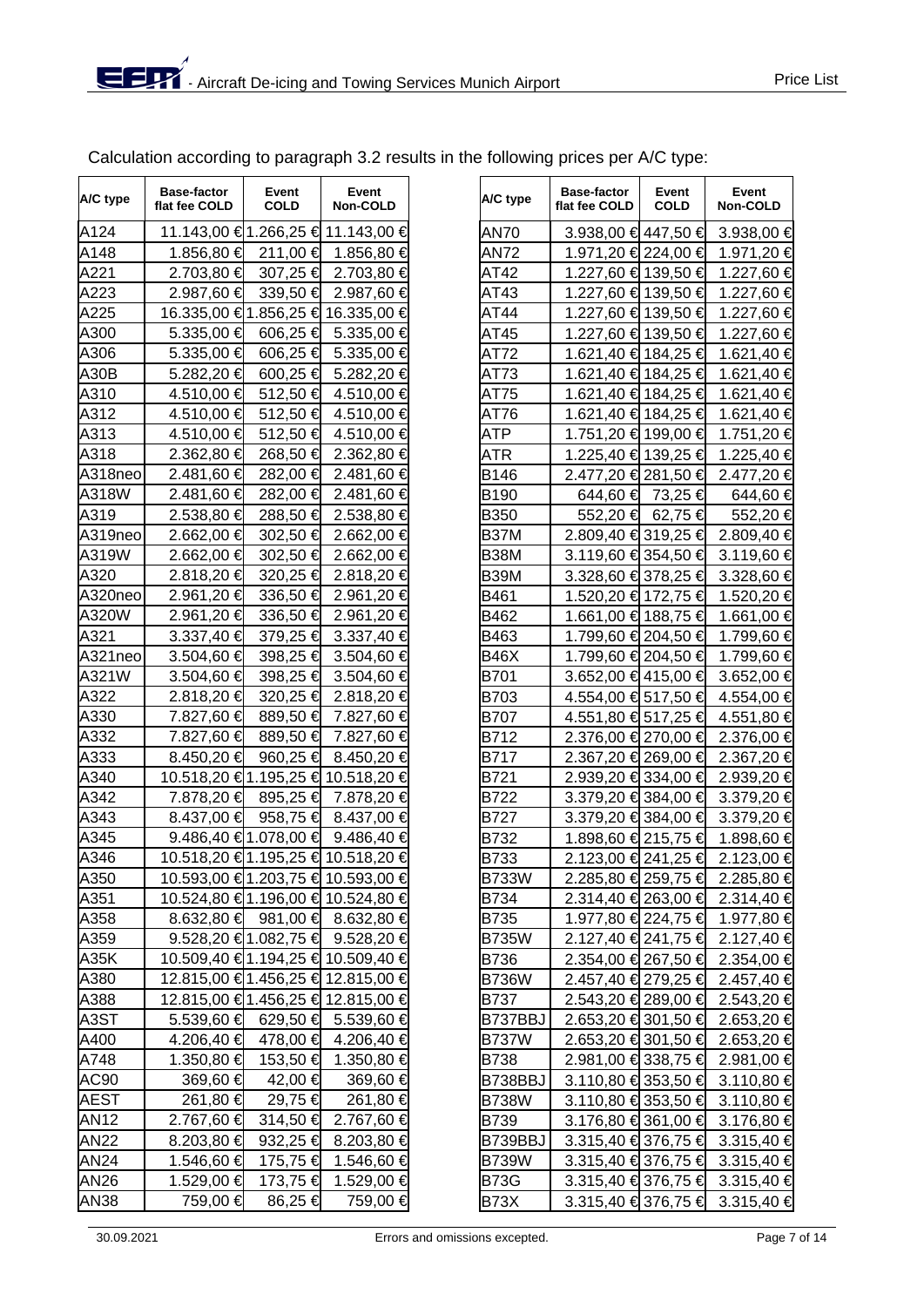| A/C type         | <b>Base-factor</b><br>flat fee COLD | Event<br><b>COLD</b> | Event<br>Non-COLD | A/C type    | <b>Base-factor</b><br>flat fee COLD | Event<br><b>COLD</b> | Event<br><b>Non-COLD</b>          |
|------------------|-------------------------------------|----------------------|-------------------|-------------|-------------------------------------|----------------------|-----------------------------------|
| B741             |                                     | 9.255,40 €1.051,75 € | 9.255,40 €        | <b>BELF</b> | 4.428,60 €                          | 503,25 €             | 4.428,60 €                        |
| B742             |                                     | 9.270,80 €1.053,50 € | 9.270,80 €        | C12         | 140,80 €                            | 16,00 €              | 140,80 €                          |
| <b>B743</b>      |                                     | 9.270,80 €1.053,50 € | 9.270,80 €        | C130        | 3.064,60 €                          | 348,25 €             | 3.064,60 €                        |
| <b>B744</b>      | 10.032,00 €1.140,00 €               |                      | 10.032,00 €       | C135        | 3.643,20 €                          | 414,00 €             | 3.643,20 €                        |
| <b>B747</b>      | 10.032,00 €1.140,00 €               |                      | 10.032,00 €       | C141        | 5.517,60 €                          | 627,00 €             | 5.517,60 €                        |
| <b>B748</b>      | 11.499,40 €1.306,75 €               |                      | 11.499,40 €       | C150        | 162,80 €                            | 18,50 €              | 162,80 €                          |
| <b>B74S</b>      | 7.381,00 €                          | 838,75 €             | 7.381,00 €        | C160        | 2.851,20 €                          | 324,00 €             | 2.851,20 €                        |
| <b>B752</b>      | $3.953,40 \in$                      | 449,25 €             | 3.953,40 €        | C17         | 6.039,00 €                          | 686,25 €             | 6.039,00 €                        |
| <b>B752W</b>     | 4.276,80 €                          | 486,00 €             | 4.276,80 €        | C182        | 206,80 €                            | 23,50 €              | 206,80 €                          |
| <b>B753</b>      | 4.556,20 €                          | 517,75 €             | 4.556,20 €        | C188        | 220,00 €                            | 25,00 €              | 220,00 €                          |
| <b>B753W</b>     | 4.928,00 €                          | 560,00 €             | 4.928,00 €        | C20         | 1.320,00 €                          | 150,00 €             | 1.320,00 €                        |
| <b>B757</b>      | 3.962,20 €                          | 450,25 €             | 3.962,20 €        | C208        | 444,40 €                            | 50,50 €              | 444,40 €                          |
| B762             | 5.077,60 €                          | 577,00 €             | 5.077,60 €        | C210        | 211,20 €                            | 24,00 €              | 211,20€                           |
| B763             | 5.748,60 €                          | 653,25 €             | 5.748,60 €        | C25A        | 475,20 €                            | 54,00 €              | 475,20€                           |
| <b>B763W</b>     | 6.146,80 €                          | 698,50 €             | 6.146,80 €        | C25B        | 541,20 €                            | 61,50 €              | 541,20 €                          |
| <b>B764</b>      | 6.998,20 €                          | 795,25 €             | 6.998,20 €        | C25C        | 556,60 €                            | 63,25 €              | 556,60 €                          |
| B767             | 7.011,40 €                          | 796,75 €             | 7.011,40 €        | C25M        | 411,40 €                            | 46,75 €              | 411,40 €                          |
| B76F             | 7.011,40 €                          | 796,75 €             | 7.011,40 €        | C27J        | 1.432,20 €                          | 162,75 €             | 1.432,20 €                        |
| B771             | 8.542,60 €                          | 970,75 €             | 8.542,60 €        | C303        | 244,20 €                            | 27,75 €              | 244,20€                           |
| <b>B772</b>      | 8.562,40 €                          | 973,00 €             | 8.562,40 €        | C30J        | 3.064,60 €                          | 348,25 €             | 3.064,60 €                        |
| <b>B773</b>      |                                     | 9.917,60 €1.127,00 € | 9.917,60 €        | C340        | 244,20 €                            | 27,75 €              | 244,20€                           |
| <b>B777</b>      | 10.538,00 €1.197,50 €               |                      | 10.538,00 €       | C404        | 376,20 €                            | 42,75 €              | 376,20€                           |
| <b>B77L</b>      |                                     | 9.094,80 €1.033,50 € | 9.094,80 €        | C411        | 330,00 €                            | 37,50 €              | 330,00 €                          |
| B77W             | 10.535,80 €1.197,25 €               |                      | 10.535,80 €       | C414        | 330,00 €                            | 37,50 €              | 330,00 €                          |
| B783             | 6.474,60 €                          | 735,75 €             | 6.474,60 €        | C421        | 312,40 €                            | 35,50 €              | 312,40 €                          |
| <b>B788</b>      | 7.497,60 €                          | 852,00 €             | 7.497,60 €        | C425        | 376,20 €                            | 42,75 €              | 376,20€                           |
| <b>B789</b>      | 8.302,80 €                          | 943,50 €             | 8.302,80 €        | C441        | 376,20 €                            | 42,75 €              | 376,20€                           |
| <b>B78X</b>      |                                     | 9.031,00 €1.026,25 € | 9.031,00 €        | C5          |                                     |                      | 11.248,60 €1.278,25 € 11.248,60 € |
| <b>BA11</b>      | 2.043,80 €                          | 232,25 €             | 2.043,80 €        | C500        | 422,40 €                            | 48,00 €              | 422,40 €                          |
| <b>BA31</b>      | 503,80 €                            | 57,25 €              | 503,80 €          | C501        | 422,40 €                            | 48,00 €              | 422,40 €                          |
| <b>BA41</b>      | 781,00 €                            | 88,75 €              | 781,00 €          | C510        | 382,80 €                            | 43,50 €              | 382,80 €                          |
| BCS <sub>1</sub> | 2.703,80 €                          | 307,25 €             | 2.703,80 €        | C525        | 409,20 €                            | 46,50 €              | 409,20 €                          |
| BCS3             | 2.987,60 €                          | 339,50 €             | 2.987,60 €        | C550        | 503,80 €                            | 57,25 €              | 503,80 €                          |
| <b>BC85</b>      | 1.249,60 €                          | 142,00 €             | 1.249,60 €        | C55B        | 503,80 €                            | 57,25 €              | 503,80 €                          |
| <b>BE10</b>      | 376,20 €                            | 42,75 €              | 376,20 €          | C551        | 503,80 €                            | 57,25 €              | 503,80 €                          |
| BE <sub>2</sub>  | 209,00 €                            | 23,75 €              | 209,00 €          | C560        | 541,20 €                            | 61,50 €              | 541,20 €                          |
| <b>BE20</b>      | 492,80 €                            | 56,00 €              | 492,80 €          | C56X        | 591,80 €                            | 67,25 €              | 591,80 €                          |
| <b>BE30</b>      | 492,80 €                            | 56,00 €              | 492,80 €          | C650        | 503,80 €                            | 57,25 €              | 503,80 €                          |
| <b>BE36</b>      | 189,20 €                            | 21,50 €              | 189,20 €          | C680        | 822,80 €                            | 93,50 €              | 822,80 €                          |
| BE4              | 4.184,40 €                          | 475,50 €             | 4.184,40 €        | C68A        | 924,00 €                            | 105,00 €             | 924,00 €                          |
| <b>BE40</b>      | 433,40 €                            | 49,25 €              | 433,40 €          | C700        | 1.029,60 €                          | 117,00 €             | 1.029,60 €                        |
| BE4W             | 433,40 €                            | 49,25 €              | 433,40 €          | C750        | 943,80 €                            | 107,25 €             | 943,80 €                          |
| BE <sub>5</sub>  | 290,40 €                            | 33,00 €              | 290,40 €          | C9          | 2.191,20 €                          | 249,00 €             | 2.191,20 €                        |
| <b>BE55</b>      | 235,40 €                            | 26,75 €              | 235,40 €          | CARJ        | 1.249,60 €                          | 142,00 €             | 1.249,60 €                        |
| <b>BE60</b>      | 272,80 €                            | 31,00 €              | 272,80 €          | CL30        | 895,40 €                            | 101,75 €             | 895,40 €                          |
| <b>BE80</b>      | 363,00 €                            | 41,25 €              | 363,00 €          | CL35        | 965,80 €                            | 109,75 €             | 965,80 €                          |
| <b>BE95</b>      | 202,40 €                            | 23,00 €              | 202,40 €          | CL60        | 902,00 €                            | 102,50 €             | 902,00 €                          |
| <b>BE99</b>      | 418,00 €                            | 47,50 €              | 418,00 €          | CL85        | 1.249,60 €                          | 142,00 €             | 1.249,60 €                        |
| BE9L             | 363,00 €                            | 41,25 €              | 363,00 €          | <b>CN35</b> | 1.214,40 €                          | 138,00 €             | 1.214,40 €                        |

| Event<br>Non-COLD | A/C type         | Base-factor<br>flat fee COLD | Event<br><b>COLD</b> | Event<br>Non-COLD                 |
|-------------------|------------------|------------------------------|----------------------|-----------------------------------|
| $9.255,40 \in$    | <b>BELF</b>      | 4.428,60 €                   | $503,25 \in$         | 4.428,60 €                        |
| 9.270,80 €        | C12              | 140,80 €                     | 16,00 €              | 140,80 €                          |
| 9.270,80 €        | C130             | 3.064,60 €                   | 348,25 €             | 3.064,60 €                        |
| 10.032,00 €       | C135             | 3.643,20 €                   | 414,00 €             | 3.643,20 €                        |
| 10.032,00 €       | C141             | 5.517,60 €                   | 627,00 €             | 5.517,60 €                        |
| 11.499,40 €       | C150             | 162,80 €                     | 18,50 €              | 162,80 €                          |
| 7.381,00 €        | C <sub>160</sub> | 2.851,20 €                   | 324,00 €             | 2.851,20 €                        |
| 3.953,40 €        | C17              | 6.039,00 €                   | 686,25 €             | 6.039,00 €                        |
| 4.276,80 €        | C182             | 206,80 €                     | 23,50 €              | 206,80 €                          |
| 4.556,20 €        | C188             | 220,00 €                     | 25,00 €              | 220,00 €                          |
| 4.928,00 €        | C <sub>20</sub>  | 1.320,00 €                   | 150,00 €             | 1.320,00 €                        |
| 3.962,20 €        | C208             | 444,40 €                     | 50,50 €              | 444,40 €                          |
| 5.077,60 €        | C210             | 211,20 €                     | 24,00 €              | 211,20 €                          |
| 5.748,60 €        | C <sub>25A</sub> | 475,20 €                     | 54,00 €              | 475,20 €                          |
| 6.146,80 €        | C25B             | 541,20 €                     | 61,50 €              | 541,20 €                          |
| 6.998,20 €        | C25C             | 556,60 €                     | 63,25 €              | 556,60 €                          |
| 7.011,40 €        | C25M             | 411,40 €                     | 46,75 €              | 411,40 €                          |
| 7.011,40 €        | C27J             | 1.432,20 €                   | 162,75 €             | 1.432,20 €                        |
| 8.542,60 €        | C303             | 244,20 €                     | 27,75 €              | 244,20 €                          |
| 8.562,40 €        | C30J             | 3.064,60 €                   | 348,25 €             | 3.064,60 €                        |
| 9.917,60 €        | C340             | 244,20 €                     | 27,75 €              | 244,20 €                          |
| 10.538,00 €       | C404             | 376,20 €                     | 42,75 €              | 376,20 €                          |
| 9.094,80 €        | C411             | 330,00 €                     | 37,50 €              | 330,00 €                          |
| 10.535,80 €       | C414             | 330,00 €                     | 37,50 €              | 330,00 €                          |
| 6.474,60 €        | C421             | 312,40 €                     | 35,50 €              | 312,40 €                          |
| 7.497,60 €        | C425             | 376,20 €                     | 42,75 €              | 376,20 €                          |
| 8.302,80 €        | C441             | 376,20 €                     | 42,75 €              | 376,20 €                          |
| 9.031,00 €        | C5               |                              |                      | 11.248,60 €1.278,25 € 11.248,60 € |
|                   | C500             | 422,40 €                     | 48,00 €              | 422,40 €                          |
| 2.043,80 €        | C501             |                              | 48,00 €              |                                   |
| 503,80 €          | C510             | 422,40 €                     |                      | 422,40 €                          |
| 781,00 €          | C525             | 382,80 €                     | 43,50 €              | 382,80 €<br>409,20 €              |
| 2.703,80 €        |                  | 409,20 €                     | 46,50 €              |                                   |
| 2.987,60 €        | C550             | 503,80 €                     | 57,25 €              | 503,80 €                          |
| 1.249,60 €        | C55B             | 503,80 €                     | 57,25 €              | 503,80 €                          |
| 376,20 €          | C551             | 503,80 €                     | 57,25 €              | 503,80 €                          |
| 209,00 €          | C560             | 541,20 €                     | 61,50 €              | 541,20 €                          |
| 492,80 €          | C56X             | 591,80 €                     | 67,25 €              | 591,80 €                          |
| 492,80 €          | C650             | 503,80 €                     | 57,25 €              | 503,80 €                          |
| 189,20 €          | C680             | 822,80 €                     | 93,50 €              | 822,80 €                          |
| 4.184,40 €        | C68A             | 924,00 €                     | 105,00 €             | 924,00 €                          |
| 433,40 €          | C700             | 1.029,60 €                   | 117,00 €             | 1.029,60 €                        |
| 433,40 €          | C750             | 943,80 €                     | 107,25 €             | 943,80 €                          |
| 290,40 €          | C9               | 2.191,20 €                   | 249,00 €             | 2.191,20 €                        |
| 235,40 €          | CARJ             | 1.249,60 €                   | 142,00 €             | 1.249,60 €                        |
| 272,80 €          | CL30             | 895,40 €                     | 101,75 €             | 895,40 €                          |
| 363,00 €          | CL35             | 965,80 €                     | 109,75 €             | 965,80 €                          |
| 202,40 €          | CL60             | 902,00 €                     | 102,50 €             | 902,00 €                          |
| 418,00 €          | CL85             | 1.249,60 €                   | 142,00 €             | 1.249,60 €                        |
| 363,00 €          | CN35             | 1.214,40 €                   | 138,00 €             | 1.214,40 €                        |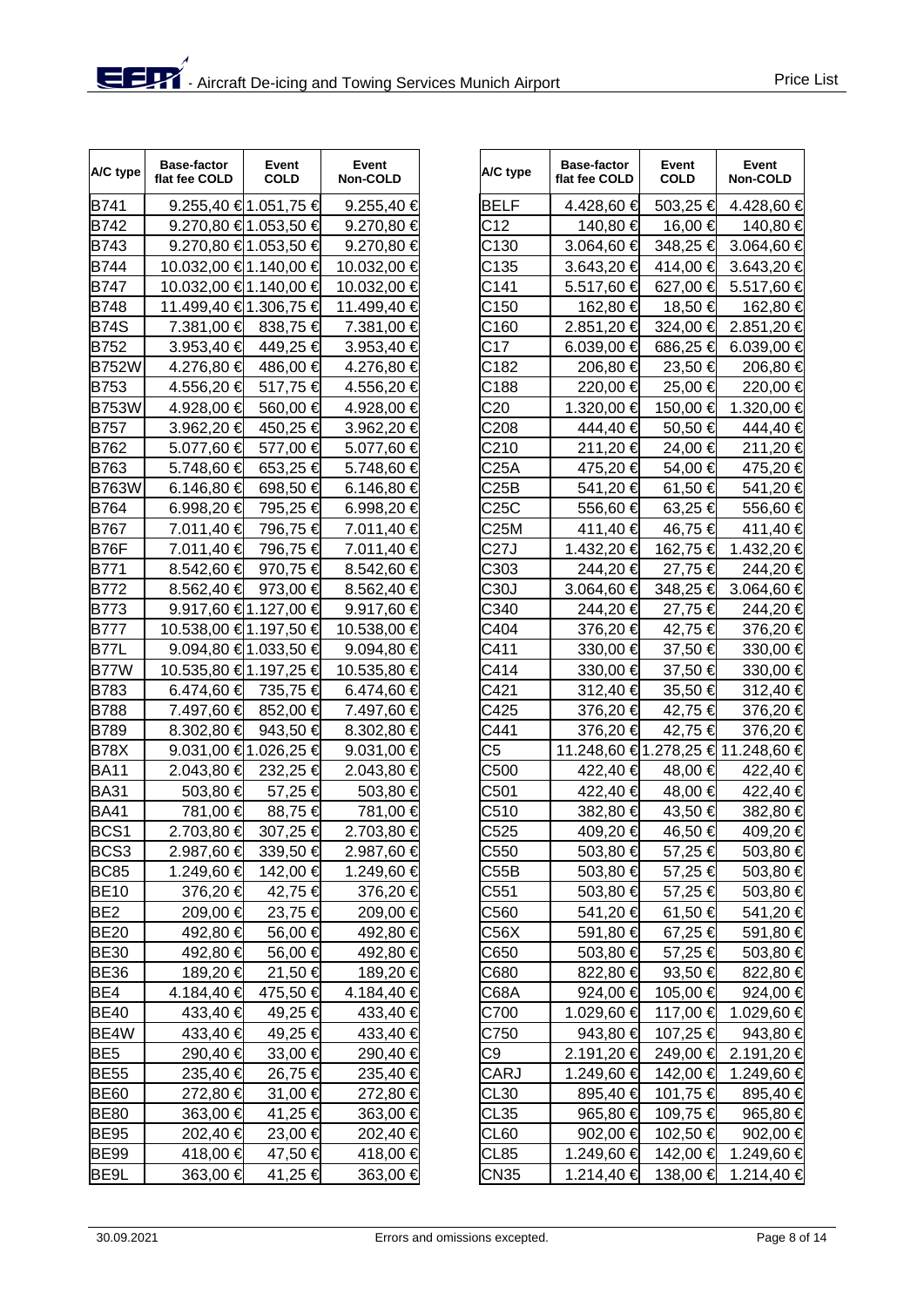| A/C type          | <b>Base-factor</b><br>flat fee COLD | Event<br><b>COLD</b> | Event<br>Non-COLD | A/C type         | <b>Base-factor</b><br>flat fee COLD | Event<br><b>COLD</b> | Event<br>Non-COLD |
|-------------------|-------------------------------------|----------------------|-------------------|------------------|-------------------------------------|----------------------|-------------------|
| CONC              | 3.498,00 €                          | 397,50 €             | 3.498,00 €        | E55P             | 567,60 €                            | 64,50 €              | 567,60 €          |
| <b>CONI</b>       | 2.855,60 €                          | 324,50 €             | 2.855,60 €        | E75L             | 2.208,80 € 251,00 €                 |                      | 2.208,80 €        |
| CRJ1              | 1.254,00 €                          | 142,50 €             | 1.254,00 €        | E75S             | 1.812,80 € 206,00 €                 |                      | 1.812,80 €        |
| CRJ2              | 1.254,00 €                          | 142,50 €             | 1.254,00 €        | EA50             | 244,20 €                            | 27,75 €              | 244,20€           |
| CRJ7              | 1.672,00 €                          | 190,00 €             | 1.672,00 €        | EUFI             | 385,00 €                            | 43,75 €              | 385,00 €          |
| CRJ9              | 1.982,20 €                          | 225,25 €             | 1.982,20 €        | EXPL             | 272,80 €                            | 31,00 €              | 272,80 €          |
| <b>CRJX</b>       | 2.259,40 €                          | 256,75 €             | 2.259,40 €        | F100             | 2.200,00 € 250,00 €                 |                      | 2.200,00 €        |
| <b>CS10</b>       | 2.633,40 €                          | 299,25 €             | 2.633,40 €        | F200             | 862,40 €                            | 98,00 $\in$          | 862,40 €          |
| <b>CS30</b>       | 2.934,80 €                          | 333,50 €             | 2.934,80 €        | F27              | 1.628,00 € 185,00 €                 |                      | 1.628,00 €        |
| D228              | 620,40 €                            | 70,50 €              | 620,40 €          | F28              | 1.639,00 € 186,25 €                 |                      | 1.639,00 €        |
| D328              | 983,40 $\in$                        | 111,75 €             | 983,40 €          | F2TH             | 862,40 €                            | 98,00 €              | 862,40 €          |
| <b>D32J</b>       | 983,40 €                            | 111,75 €             | 983,40 €          | F406             | 393,80 €                            | 44,75 €              | 393,80 €          |
| <b>DA22</b>       | 171,60 €                            | 19,50 €              | 171,60 €          | F50              | 1.614,80 € 183,50 €                 |                      | 1.614,80 €        |
| <b>DA42</b>       | 255,20 €                            | 29,00 €              | 255,20€           | F60              | 1.614,80 € 183,50 €                 |                      | 1.614,80 €        |
| <b>DC10</b>       | 6.153,40 €                          | 699,25 €             | 6.153,40 €        | F70              | 1.909,60 € 217,00 €                 |                      | 1.909,60 €        |
| DC <sub>3</sub>   | 1.256,20 €                          | 142,75 €             | 1.256,20 €        | F900             | 862,40 €                            | 98,00 €              | 862,40 €          |
| DC <sub>8</sub>   | 5.700,20 €                          | 647,75 €             | 5.700,20 €        | FA10             | 400,40 €                            | 45,50 €              | 400,40 €          |
| DC <sub>9</sub>   | 2.558,60 €                          | 290,75 €             | 2.558,60 €        | FA20             | 616,00 €                            | 70,00 €              | 616,00 €          |
| DC91              | 1.916,20 €                          | 217,75 €             | 1.916,20 €        | FA50             | 774,40 €                            | 88,00 €              | 774,40 €          |
| <b>DC92</b>       | 1.999,80 €                          | 227,25 €             | 1.999,80 €        | FA70             | 1.337,60 € 152,00 €                 |                      | 1.337,60 €        |
| <b>DC93</b>       | 2.285,80 €                          | 259,75 €             | 2.285,80 €        | FA7X             | 1.331,00 € 151,25 €                 |                      | 1.331,00 €        |
| DC94              | 2.402,40 €                          | 273,00 €             | 2.402,40 €        | FA8X             | 1.414,60 € 160,75 €                 |                      | 1.414,60 €        |
| <b>DC95</b>       | 2.558,60 €                          | 290,75 €             | 2.558,60 €        | FA9              | 866,80 €                            | 98,50 €              | 866,80 €          |
| DH8A              | 1.271,60 €                          | 144,50 €             | 1.271,60 €        | G100             | 624,80 €                            | 71,00 €              | 624,80 €          |
| DH8B              | 1.271,60 €                          | 144,50 €             | 1.271,60 €        | G150             | 646,80 €                            | 73,50 €              | 646,80 €          |
| DH <sub>8</sub> C | 1.566,40 €                          | 178,00 €             | 1.566,40 €        | G159             | 1.210,00 € 137,50 €                 |                      | 1.210,00 €        |
| DH <sub>8</sub> D | 2.063,60 €                          | 234,50 €             | 2.063,60 €        | G200             | 739,20 €                            | 84,00 €              | 739,20 €          |
| DHC <sub>2</sub>  | 301,40 €                            | 34,25 €              | 301,40 €          | G280             | 858,00 €                            | 97,50 €              | 858,00 €          |
| DHC <sub>6</sub>  | 657,80 €                            | 74,75 €              | 657,80 €          | G450             | 1.421,20 € 161,50 €                 |                      | 1.421,20 €        |
| DHC7              | 1.537,80 €                          | 174,75 €             | 1.537,80 €        | G550             | 1.848,00 € 210,00 €                 |                      | 1.848,00 €        |
| E110              | 477,40 €                            | 54,25 €              | 477,40 €          | GA5C             | 1.623,60 € 184,50 €                 |                      | 1.623,60 €        |
| E <sub>120</sub>  | 871,20€                             | 99,00 €              | 871,20 €          | GA6C             | 1.850,20 € 210,25 €                 |                      | 1.850,20 €        |
| E121              | 391,60 €                            | 44,50 €              | 391,60 €          | GALX             |                                     | 737,00 € 83,75 €     | 737,00 €          |
| E135              | 1.168,20 €                          | 132,75 €             | 1.168,20 €        | <b>GELX</b>      | 1.907,40 € 216,75 €                 |                      | 1.907,40 €        |
| E140              | 1.260,60 €                          | 143,25 €             | 1.260,60 €        | <b>GEX</b>       | 1.907,40 € 216,75 €                 |                      | 1.907,40 €        |
| E145              | 1.322,20 €                          | 150,25 €             | 1.322,20 €        | GL5T             | 1.856,80 € 211,00 €                 |                      | 1.856,80 €        |
| E170              | 1.709,40 €                          | 194,25 €             | 1.709,40 €        | GL6T             | 1.907,40 € 216,75 €                 |                      | 1.907,40 €        |
| E175              | 1.812,80 €                          | 206,00 €             | 1.812,80 €        | GL7T             | 2.362,80 € 268,50 €                 |                      | 2.362,80 €        |
| E190              | 2.299,00 €                          | 261,25 €             | 2.299,00 €        | GLEX             | 1.907,40 € 216,75 €                 |                      | 1.907,40 €        |
| E195              | 2.453,00 €                          | 278,75 €             | 2.453,00 €        | GLF <sub>2</sub> | 1.126,40 € 128,00 €                 |                      | 1.126,40 €        |
| E19X              | $2.453,00$ €                        | 278,75 €             | 2.453,00 €        | GLF3             | 1.331,00 € 151,25 €                 |                      | 1.331,00 €        |
| E275              | 2.208,80 €                          | 251,00 €             | 2.208,80 €        | GLF4             | 1.423,40 € 161,75 €                 |                      | 1.423,40 €        |
| E290              | 2.688,40 €                          | 305,50 €             | 2.688,40 €        | GLF5             | 1.623,60 € 184,50 €                 |                      | 1.623,60 €        |
| E295              | 3.205,40 €                          | 364,25 €             | 3.205,40 €        | GLF6             | 2.032,80 € 231,00 €                 |                      | 2.032,80 €        |
| E35L              | 1.232,00 €                          | 140,00 €             | 1.232,00 €        | H25              | 565,40 €                            | 64,25 €              | 565,40 €          |
| E45X              | 1.381,60 €                          | 157,00 €             | 1.381,60 €        | <b>H25A</b>      | 490,60 €                            | 55,75 €              | 490,60 €          |
| E <sub>50</sub> P | 345,40 €                            | 39,25 €              | 345,40 €          | <b>H25B</b>      | 569,80 €                            | 64,75 €              | 569,80 €          |
| E545              | 853,60 €                            | 97,00 €              | 853,60 €          | <b>H25C</b>      | 569,80 €                            | 64,75 €              | 569,80 €          |
| E550              | 915,20 €                            | 104,00 €             | 915,20 €          | HA4T             |                                     | 882,20 € 100,25 €    | 882,20 €          |

| Event<br>Non-COLD | A/C type        | <b>Base-factor</b><br>flat fee COLD | Event<br><b>COLD</b> | Event<br>Non-COLD |
|-------------------|-----------------|-------------------------------------|----------------------|-------------------|
| 3.498,00 €        | E55P            | 567,60 €                            | 64,50 €              | 567,60 €          |
| 2.855,60 €        | E75L            | 2.208,80 € 251,00 €                 |                      | 2.208,80 €        |
| 1.254,00 €        | E75S            | 1.812,80 € 206,00 €                 |                      | 1.812,80 €        |
| 1.254,00 €        | EA50            | 244,20 €                            | 27,75 €              | 244,20 €          |
| 1.672,00 €        | EUFI            | 385,00 €                            | 43,75 €              | 385,00 €          |
| 1.982,20 €        | EXPL            | 272,80 €                            | 31,00 €              | 272,80 €          |
| 2.259,40 €        | F100            | 2.200,00 € 250,00 €                 |                      | 2.200,00 €        |
| 2.633,40 €        | F200            |                                     | 862,40 € 98,00 €     | 862,40 €          |
| 2.934,80 €        | F27             | 1.628,00 € 185,00 €                 |                      | 1.628,00 €        |
| 620,40 €          | F28             | 1.639,00 € 186,25 €                 |                      | 1.639,00 €        |
| 983,40 €          | F2TH            |                                     | 862,40 € 98,00 €     | 862,40 €          |
| 983,40 €          | F406            | 393,80 €                            | 44,75 €              | 393,80 €          |
| 171,60 €          | F50             | 1.614,80 € 183,50 €                 |                      | 1.614,80 €        |
| 255,20€           | F60             | 1.614,80 € 183,50 €                 |                      | 1.614,80 €        |
| 6.153,40 €        | F70             | 1.909,60 € 217,00 €                 |                      | 1.909,60 €        |
| 1.256,20 €        | F900            |                                     | 862,40 € 98,00 €     | 862,40 €          |
| 5.700,20 €        | FA10            |                                     | 400,40 € 45,50 €     | 400,40 €          |
| 2.558,60 €        | <b>FA20</b>     | 616,00 €                            | 70,00 €              | 616,00 €          |
| 1.916,20 €        | FA50            |                                     | 774,40 € 88,00 €     | 774,40 €          |
| 1.999,80 €        | <b>FA70</b>     | 1.337,60 € 152,00 €                 |                      | 1.337,60 €        |
| 2.285,80 €        | FA7X            | 1.331,00 € 151,25 €                 |                      | 1.331,00 €        |
| 2.402,40 €        | FA8X            | 1.414,60 € 160,75 €                 |                      | 1.414,60 €        |
| 2.558,60 €        | FA9             | 866,80 €                            | 98,50 €              | 866,80 €          |
| 1.271,60 €        | G100            | 624,80 €                            | 71,00 €              | 624,80 €          |
| 1.271,60 €        | G150            | 646,80 €                            | 73,50 €              | 646,80 €          |
| 1.566,40 €        | G159            | 1.210,00 € 137,50 €                 |                      | 1.210,00 €        |
| 2.063,60 €        | G200            | 739,20 €                            | 84,00 €              | 739,20 €          |
| 301,40 €          | G280            | 858,00 €                            | 97,50 €              | 858,00 €          |
| 657,80 €          | G450            | 1.421,20 € 161,50 €                 |                      | 1.421,20 €        |
| 1.537,80 €        | G550            | 1.848,00 € 210,00 €                 |                      | 1.848,00 €        |
| 477,40 €          | GA5C            | 1.623,60 € 184,50 €                 |                      | 1.623,60 €        |
| 871,20 €          | GA6C            | 1.850,20 € 210,25 €                 |                      | 1.850,20 €        |
| 391,60 €          | <b>GALX</b>     |                                     | 737,00 € 83,75 €     | 737,00 €          |
| 1.168,20 €        | GELX            | 1.907,40 € 216,75 €                 |                      | 1.907,40 €        |
| 1.260,60 €        | GEX             | 1.907,40 € 216,75 €                 |                      | 1.907,40 €        |
| 1.322,20 €        | GL5T            | 1.856,80 € 211,00 €                 |                      | 1.856,80 €        |
| 1.709,40 €        | GL6T            | 1.907,40 € 216,75 €                 |                      | 1.907,40 €        |
| 1.812,80 €        | GL7T            | 2.362,80 € 268,50 €                 |                      | 2.362,80 €        |
| 2.299,00 €        | GLEX            | 1.907,40 € 216,75 €                 |                      | 1.907,40 €        |
| 2.453,00 €        | GLF2            | 1.126,40 € 128,00 €                 |                      | 1.126,40 €        |
| 2.453,00 €        | GLF3            | 1.331,00 € 151,25 €                 |                      | 1.331,00 €        |
| 2.208,80 €        | GLF4            | 1.423,40 € 161,75 €                 |                      | 1.423,40 €        |
| 2.688,40 €        | GLF5            | 1.623,60 € 184,50 €                 |                      | 1.623,60 €        |
| 3.205,40 €        | GLF6            | 2.032,80 € 231,00 €                 |                      | 2.032,80 €        |
| 1.232,00 €        | H <sub>25</sub> |                                     | 565,40 € 64,25 €     | 565,40 €          |
| 1.381,60 €        | H25A            |                                     | 490,60 € 55,75 €     | 490,60 €          |
| 345,40 €          | H25B            |                                     | 569,80 € 64,75 €     | 569,80 €          |
| 853,60 €          | <b>H25C</b>     | 569,80 €                            | 64,75 €              | 569,80 €          |
| 915,20 €          | HA4T            |                                     | 882,20 € 100,25 €    | 882,20 €          |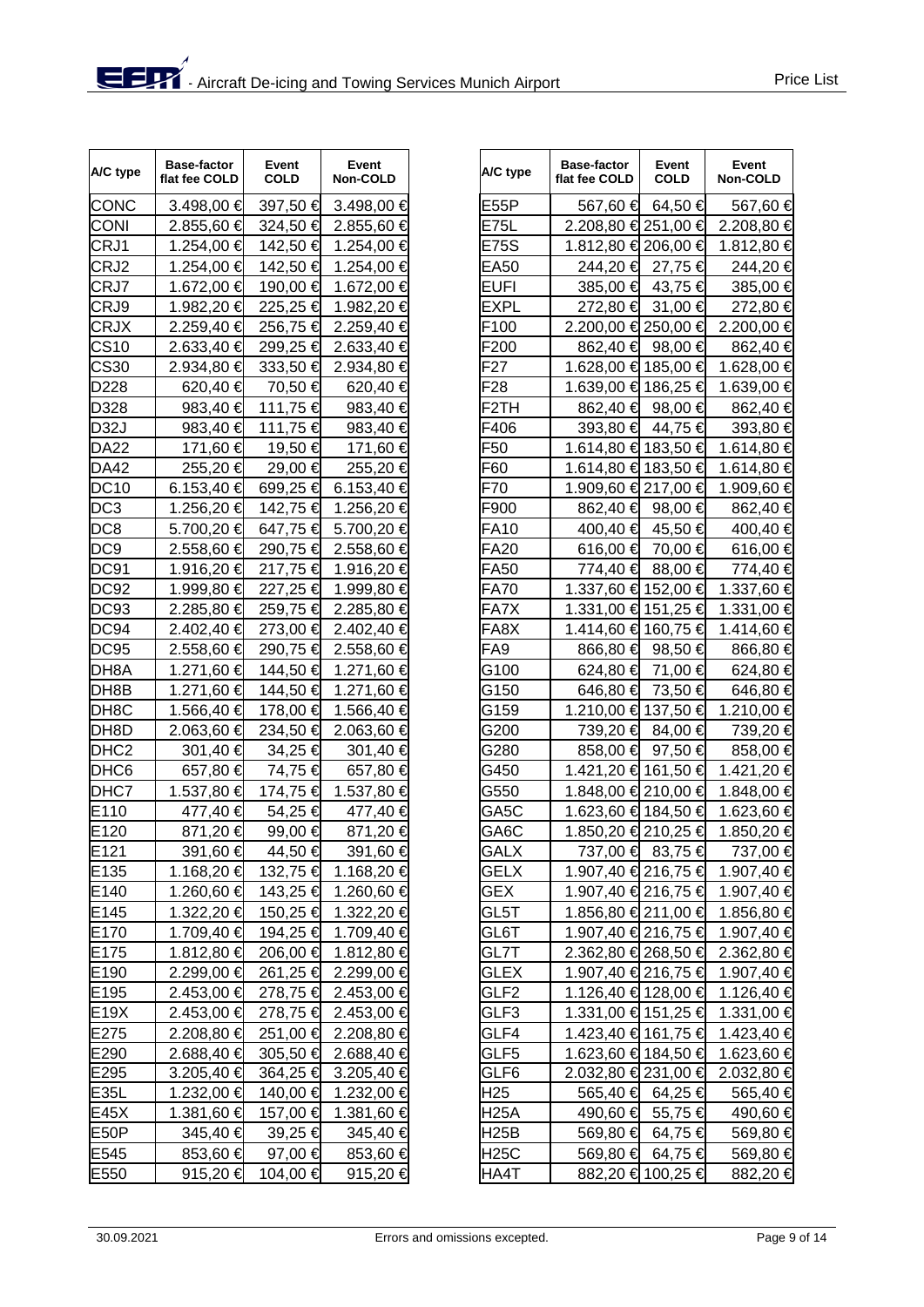| A/C type         | <b>Base-factor</b><br>flat fee COLD | Event<br><b>COLD</b> | Event<br>Non-COLD | A/C type         | <b>Base-factor</b><br>flat fee COLD | Event<br><b>COLD</b> | Event<br>Non-COLD |
|------------------|-------------------------------------|----------------------|-------------------|------------------|-------------------------------------|----------------------|-------------------|
| 1114             | 1.775,40 € 201,75 €                 |                      | 1.775,40 €        | <b>P28A</b>      | 200,20 €                            | 22,75 €              | 200,20 €          |
| <b>IL18</b>      | 2.954,60 € 335,75 €                 |                      | 2.954,60 €        | <b>P28T</b>      | 200,20 €                            | 22,75 €              | 200,20 €          |
| IL <sub>62</sub> | 5.055,60 € 574,50 €                 |                      | 5.055,60 €        | P3               | 2.380,40 € 270,50 €                 |                      | 2.380,40 €        |
| IL76             | 5.176,60 € 588,25 €                 |                      | 5.176,60 €        | <b>P46T</b>      | 250,80 €                            | 28,50 €              | 250,80 €          |
| <b>IL86</b>      | 6.349,20 € 721,50 €                 |                      | 6.349,20 €        | <b>PA27</b>      | 239,80 €                            | 27,25 €              | 239,80 €          |
| IL96             | 7.337,00 € 833,75 €                 |                      | 7.337,00 €        | <b>PA28</b>      | 178,20 €                            | 20,25 €              | 178,20 €          |
| J328             |                                     | 983,40 € 111,75 €    | 983,40 €          | <b>PA31</b>      | 272,80 €                            | 31,00 €              | 272,80 €          |
| <b>JS31</b>      | 503,80 €                            | 57,25 €              | 503,80 €          | <b>PA34</b>      | 231,00 €                            | 26,25 €              | 231,00 €          |
| <b>JS32</b>      | 503,80 €                            | 57,25 €              | 503,80 €          | <b>PA42</b>      | 424,60 €                            | 48,25 €              | 424,60 €          |
| <b>JS41</b>      | 781,00 €                            | 88,75 €              | 781,00 €          | <b>PA46</b>      | 253,00 €                            | 28,75 €              | 253,00 €          |
| <b>JU52</b>      | 1.218,80 € 138,50 €                 |                      | 1.218,80 €        | PAY1             | 272,80 €                            | 31,00 €              | 272,80 €          |
| <b>K35R</b>      | 3.663,00 €416,25 €                  |                      | 3.663,00 €        | PAY <sub>2</sub> | 288,20 €                            | 32,75 €              | 288,20€           |
| L <sub>101</sub> | 5.973,00 € 678,75 €                 |                      | 5.973,00 €        | PAY4             | 424,60 €                            | 48,25 €              | 424,60 €          |
| L188             | 2.118,60 € 240,75 €                 |                      | 2.118,60 €        | <b>PC12</b>      | 517,00 €                            | 58,75 €              | 517,00 €          |
| L410             |                                     | 638,00 € 72,50 €     | 638,00 €          | <b>PC24</b>      | 629,20 €                            | 71,50 €              | 629,20 €          |
| L420             | 638,00 €                            | 72,50 €              | 638,00 €          | PC6P             | 341,00 €                            | 38,75 €              | 341,00 €          |
| L45              | 567,60 €                            | 64,50 €              | 567,60 €          | <b>PRM</b>       | 422,40 €                            | 48,00 €              | 422,40 €          |
| L49              | 2.855,60 € 324,50 €                 |                      | 2.855,60 €        | PRM1             |                                     | 422,40 € 48,00 €     | 422,40 €          |
| L60              | 270,60 €                            | 30,75 €              | 270,60 €          | R722             | 3.421,00 € 388,75 €                 |                      | 3.421,00 €        |
| L610             | 1.205,60 € 137,00 €                 |                      | 1.205,60 €        | RJ1H             | 1.799,60 € 204,50 €                 |                      | 1.799,60 €        |
| LJ31             | 440,00 €                            | 50,00 €              | 440,00 €          | <b>RJ70</b>      | 1.522,40 € 173,00 €                 |                      | 1.522,40 €        |
| LJ35             | 396,00 €                            | 45,00 €              | 396,00 €          | <b>RJ85</b>      | 1.661,00 € 188,75 €                 |                      | 1.661,00 €        |
| LJ36             | 396,00 €                            | 45,00 €              | 396,00 €          | S210             | 2.497,00 € 283,75 €                 |                      | 2.497,00 €        |
| LJ40             | 554,40 €                            | 63,00 €              | 554,40 €          | <b>SATA</b>      |                                     | 215,60 € 24,50 €     | 215,60 €          |
| LJ45             | 567,60 €                            | 64,50 €              | 567,60 €          | <b>SB20</b>      | 1.485,00 € 168,75 €                 |                      | 1.485,00 €        |
| LJ55             | 495,00 €                            | 56,25 €              | 495,00 €          | SBR <sub>1</sub> | 426,80 €                            | 48,50 €              | 426,80 €          |
| LJ60             | 528,00 €                            | 60,00 €              | 528,00 €          | <b>SF34</b>      |                                     | 930,60 € 105,75 €    | 930,60 €          |
| LJ70             | 578,60 €                            | 65,75 €              | 578,60 €          | SH <sub>33</sub> |                                     | 888,80 € 101,00 €    | 888,80 €          |
| <b>LJ75</b>      | 602,80 €                            | 68,50 €              | 602,80 €          | SH <sub>36</sub> | 1.082,40 € 123,00 €                 |                      | 1.082,40 €        |
| <b>LJ85</b>      | 858,00 $\in$                        | 97,50 €              | 858,00 €          | <b>SR20</b>      |                                     | 187,00 € 21,25 €     | 187,00 €          |
| M20P             | 182,60 €                            | 20,75 €              | 182,60 €          | <b>SR22</b>      |                                     | 189,20 € 21,50 €     | 189,20 €          |
| MD11             | 6.969,60 € 792,00 €                 |                      | 6.969,60 €        | <b>SU95</b>      | 1.828,20 € 207,75 €                 |                      | 1.828,20 €        |
| <b>MD80</b>      | 3.264,80 € 371,00 €                 |                      | 3.264,80 €        | SW <sub>3</sub>  |                                     | 400,40 € 45,50 €     | 400,40 €          |
| <b>MD81</b>      | 3.264,80 € 371,00 €                 |                      | 3.264,80 €        | SW4              |                                     | 690,80 € 78,50 €     | 690,80 €          |
| <b>MD82</b>      | 3.262,60 € 370,75 €                 |                      | 3.262,60 €        | <b>SWM</b>       |                                     | 693,00 € 78,75 €     | 693,00 €          |
| MD83             | 3.262,60 € 370,75 €                 |                      | 3.262,60 €        | T134             | 2.367,20 € 269,00 €                 |                      | 2.367,20 €        |
| MD87             | 2.875,40 € 326,75 €                 |                      | 2.875,40 €        | T154             | 3.962,20 € 450,25 €                 |                      | 3.962,20 €        |
| <b>MD90</b>      | 3.372,60 € 383,25 €                 |                      | 3.372,60 €        | T204             | 4.259,20 € 484,00 €                 |                      | 4.259,20 €        |
| MU <sub>2</sub>  |                                     | 316,80 € 36,00 €     | 316,80 €          | TBM7             |                                     | 297,00 € 33,75 €     | 297,00 €          |
| N262             |                                     | 924,00 € 105,00 €    | 924,00 €          | TBM8             | 297,00 €                            | 33,75 €              | 297,00 €          |
| P180             | 446,60 €                            | 50,75 €              | 446,60 €          |                  |                                     |                      |                   |

| Event<br><b>Non-COLD</b> | A/C type         | <b>Base-factor</b><br>flat fee COLD | Event<br>COLD     | Event<br>Non-COLD |
|--------------------------|------------------|-------------------------------------|-------------------|-------------------|
| 1.775,40 €               | P28A             | 200,20 €                            | 22,75 €           | 200,20 €          |
| 2.954,60 €               | P28T             | 200,20 €                            | 22,75 €           | 200,20 €          |
| 5.055,60 €               | P3               | 2.380,40 € 270,50 €                 |                   | 2.380,40 €        |
| 5.176,60 €               | P46T             | 250,80 €                            | 28,50 €           | 250,80 €          |
| 6.349,20 €               | PA27             | 239,80 €                            | 27,25 €           | 239,80 €          |
| 7.337,00 €               | PA28             | 178,20 €                            | 20,25 €           | 178,20 €          |
| 983,40 €                 | <b>PA31</b>      | 272,80 €                            | 31,00 €           | 272,80 €          |
| 503,80 €                 | PA34             | 231,00 €                            | 26,25 €           | 231,00 €          |
| 503,80 €                 | <b>PA42</b>      | 424,60 €                            | 48,25 €           | 424,60 €          |
| 781,00 €                 | <b>PA46</b>      | 253,00 €                            | 28,75 €           | 253,00 €          |
| 1.218,80 €               | PAY1             | 272,80 €                            | 31,00 €           | 272,80 €          |
| 3.663,00 €               | PAY <sub>2</sub> | 288,20 €                            | 32,75 €           | 288,20 €          |
| 5.973,00 €               | PAY4             | 424,60 €                            | 48,25 €           | 424,60 €          |
| 2.118,60 €               | PC12             | 517,00 €                            | 58,75 €           | 517,00 €          |
| 638,00 €                 | <b>PC24</b>      | 629,20 €                            | 71,50 €           | 629,20 €          |
| 638,00 €                 | PC6P             | 341,00 €                            | 38,75 €           | 341,00 €          |
| 567,60 €                 | <b>PRM</b>       | 422,40 €                            | 48,00 €           | 422,40 €          |
| 2.855,60 €               | PRM1             | 422,40 €                            | 48,00 €           | 422,40 €          |
| 270,60 €                 | R722             | 3.421,00 € 388,75 €                 |                   | 3.421,00 €        |
| 1.205,60 €               | RJ1H             | 1.799,60 € 204,50 €                 |                   | 1.799,60 €        |
| 440,00 €                 | <b>RJ70</b>      | 1.522,40 € 173,00 €                 |                   | 1.522,40 €        |
| 396,00 €                 | <b>RJ85</b>      | 1.661,00 € 188,75 €                 |                   | 1.661,00 €        |
| 396,00 €                 | S210             | 2.497,00 € 283,75 €                 |                   | 2.497,00 €        |
| 554,40 €                 | <b>SATA</b>      | 215,60 €                            | 24,50 €           | 215,60 €          |
| 567,60 €                 | <b>SB20</b>      | 1.485,00 € 168,75 €                 |                   | 1.485,00 €        |
| 495,00 €                 | SBR1             | 426,80 €                            | 48,50 €           | 426,80 €          |
| 528,00 €                 | SF <sub>34</sub> |                                     | 930,60 € 105,75 € | 930,60 €          |
| 578,60 €                 | <b>SH33</b>      |                                     | 888,80 € 101,00 € | 888,80 €          |
| 602,80 €                 | <b>SH36</b>      | 1.082,40 € 123,00 €                 |                   | 1.082,40 €        |
| 858,00 €                 | <b>SR20</b>      |                                     | 187,00 € 21,25 €  | 187,00 €          |
| 182,60 €                 | SR22             |                                     | 189,20 € 21,50 €  | 189,20 €          |
| 6.969,60 €               | <b>SU95</b>      | 1.828,20 € 207,75 €                 |                   | 1.828,20 €        |
| 3.264,80 €               | SW <sub>3</sub>  | 400,40 €                            | 45,50 €           | 400,40 €          |
| 3.264,80 €               | SW4              | 690,80 €                            | 78,50 €           | 690,80 €          |
| 3.262,60 €               | SWM              | 693,00 €                            | 78,75 €           | 693,00 €          |
| 3.262,60 €               | T134             | 2.367,20 € 269,00 €                 |                   | 2.367,20 €        |
| 2.875,40 €               | T154             | 3.962,20 € 450,25 €                 |                   | 3.962,20€         |
| 3.372,60 €               | T204             | 4.259,20 € 484,00 €                 |                   | 4.259,20 €        |
| 316,80€                  | TBM7             | 297,00 €                            | 33,75 €           | 297,00 €          |
| 924,00 €                 | TBM8             | 297,00 €                            | 33,75 €           | 297,00 €          |
| 446,60 €                 |                  |                                     |                   |                   |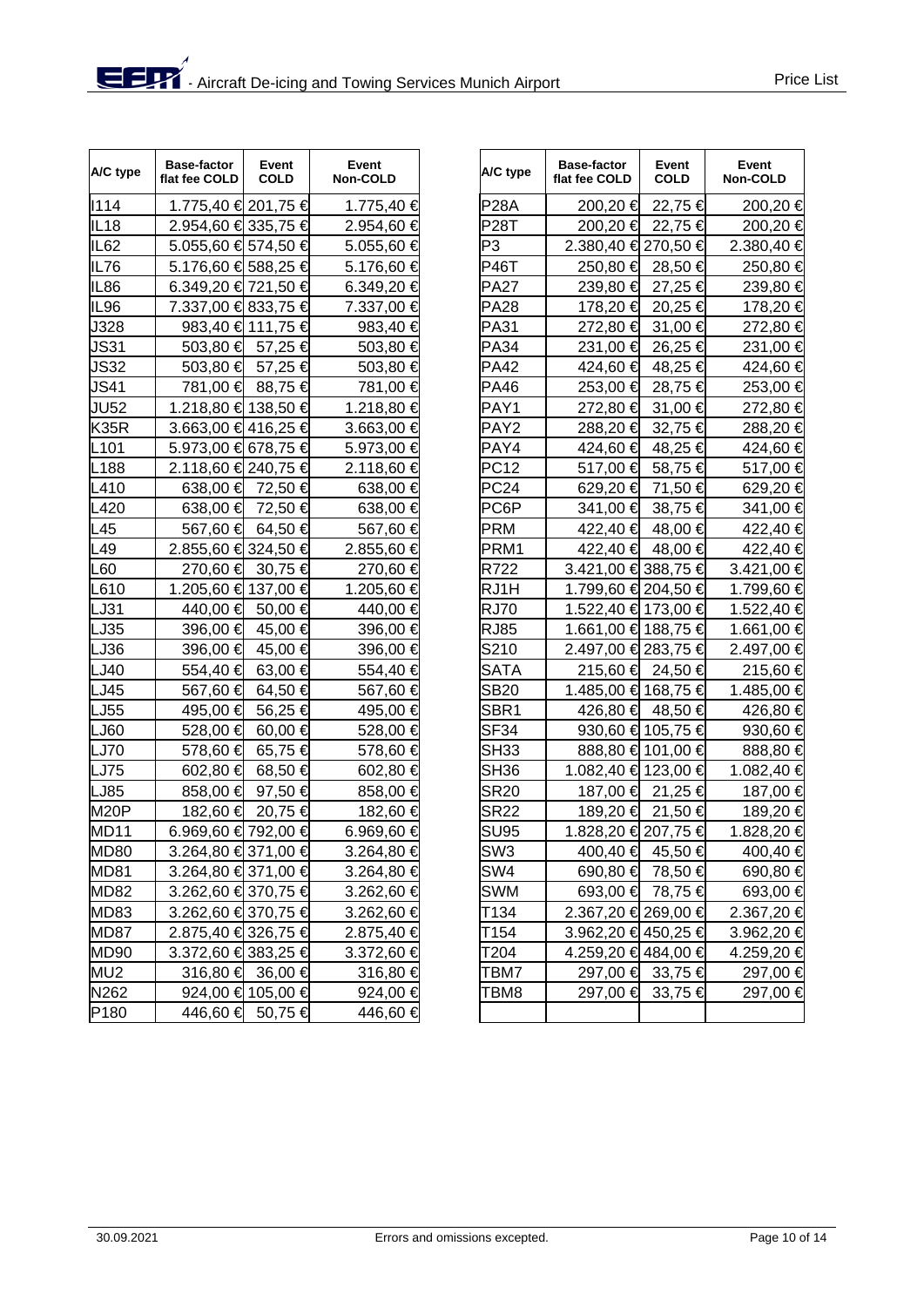## **3.6 Contamination Checks**

Contamination Checks and Hands on Checks are offered on request of the airlines before and after de-icing.

Visual contamination checks before and after de-icing are included in each de-icing event price.

All available checks and prices:

|                            | de-icing remote |                     | de-icing on stand |                     | no de-icing |                     |      |      |
|----------------------------|-----------------|---------------------|-------------------|---------------------|-------------|---------------------|------|------|
| <b>Checks</b>              | <b>COLD</b>     | Non-<br><b>COLD</b> | <b>COLD</b>       | Non-<br><b>COLD</b> | <b>COLD</b> | Non-<br><b>COLD</b> |      |      |
|                            | on stand        | pre-de-icing        | 79€               | 183€                | included    |                     | 79€  | 183€ |
| <b>Contamination Check</b> |                 | post-de-icing       | n/a               |                     | included    |                     | n/a  |      |
| visual                     | remote          | pre-de-icing        | included          |                     | n/a         |                     | 79€* | 183€ |
|                            |                 | post-de-icing       | included          |                     | n/a         |                     | n/a  |      |
|                            | on stand        | pre-de-icing        | 79€               | 183€                | 79€         | 183€                | 79€  | 183€ |
| <b>Hands on Check</b>      |                 | post-de-icing       | n/a               |                     | 79€         | 183€                | n/a  |      |
| tactile                    |                 | pre-de-icing        | 79€               | 183€                | n/a         |                     | 79€  | 183€ |
|                            | remote          | post-de-icing       | 79€               | 183€                | n/a         |                     | n/a  |      |

\* included during ongoing de-icing operation on the de-icing pads where the Contamination Check visual is requested

Sample how to read the table: Contamination Check on stand is ordered and done pre-deicing, afterwards de-icing is done remote (instead of on stand), so the Contamination Check on stand pre-de-icing is charged. Post-de-icing on stand is not possible in this case, for the de-icing is done remote.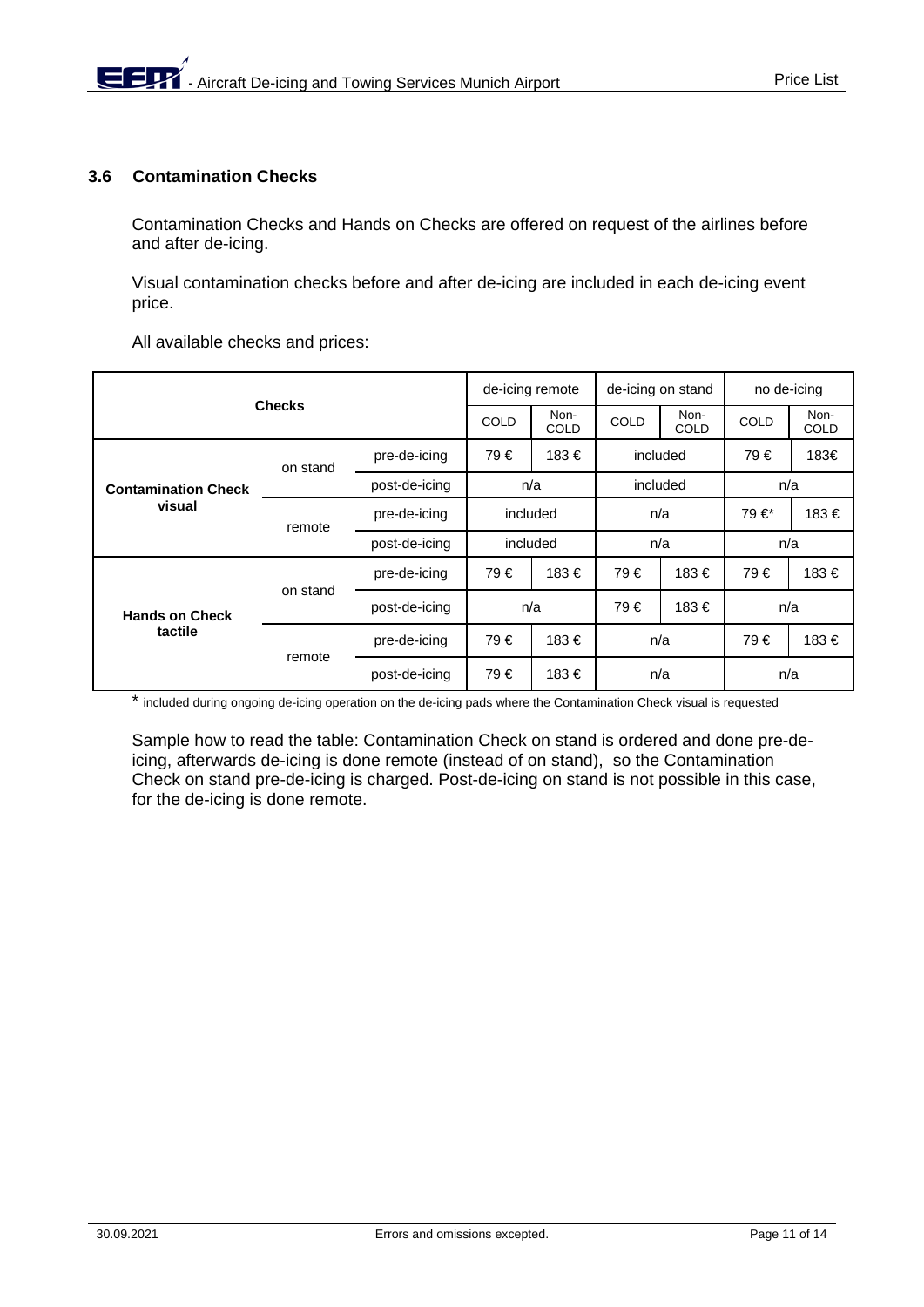# **4 Air conditioning / Fan Blade de-icing / Sweeping of jet engine**

Price per 15 minutes (or part thereof) per device used: 99,00 €. For an offer concerning a higher number of services p.a. please contact us.

# **5 Lifter**

Price per 15 minutes (or part thereof) per device used: 77,00 €

## **6 Lending of towbars**

Price per day: 275,00 € Hourly lending is not available.

# **7 Other services**

Prices for other services have to be fixed in individual contracts.

## **8 Appendix**

- Allgemeine Geschäftsbedingungen für Flugzeugschleppen und sonstige Dienstleistungen, durchgeführt von der EFM – Gesellschaft für Enteisen und Flugzeugschleppen am Flughafen München mbH als Auftragnehmer (AGB)/Standard Terms of Aircraft Towing and Other Services performed by EFM - Gesellschaft für Enteisen und Flugzeugschleppen am Flughafen München mbH as the Handling Company
- Standard Conditions for Aircraft De-/Anti-Icing Services at Munich Airport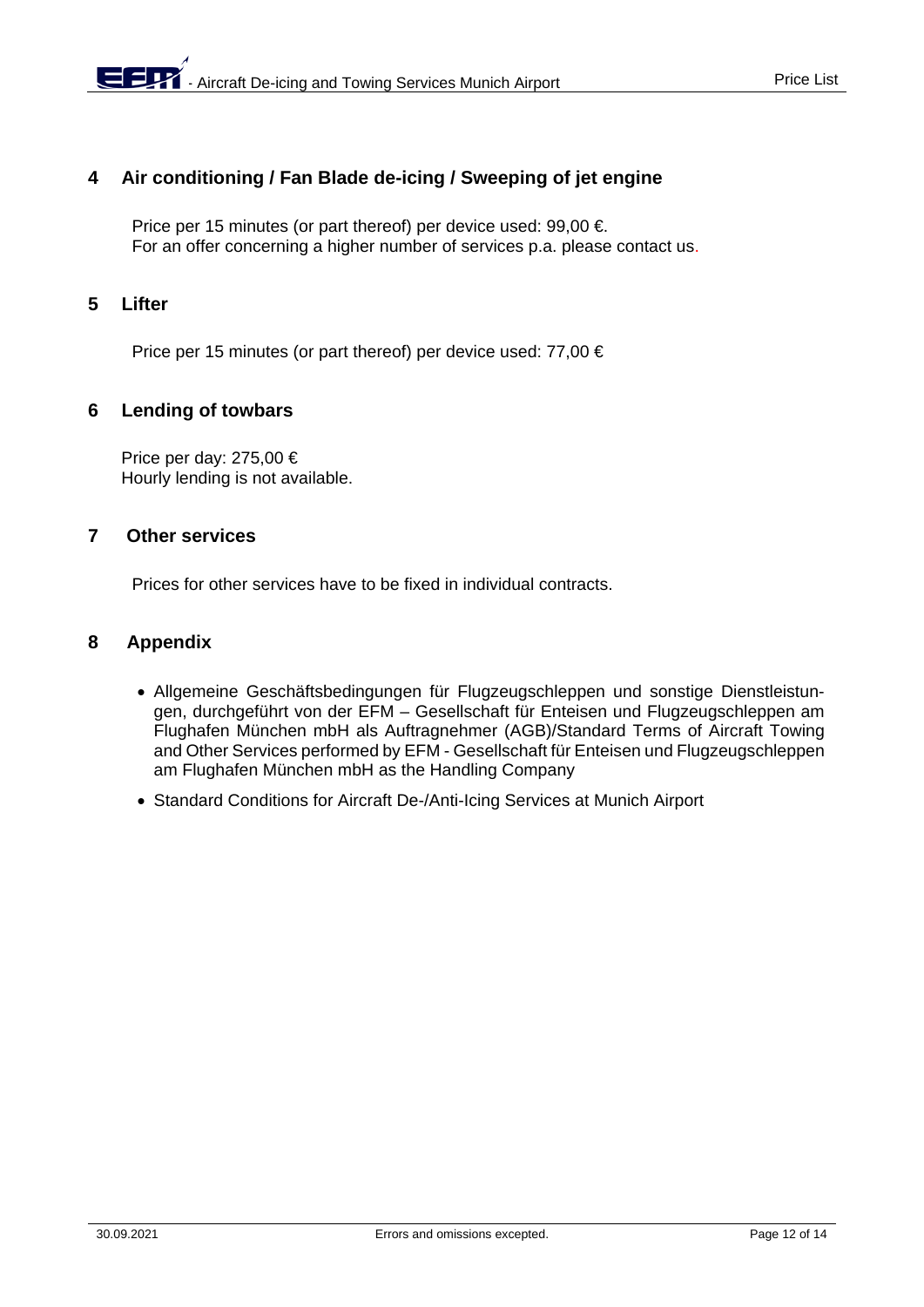**ALLGEMEINE GESCHÄFTSBEDINGUNGEN FÜR FLUGZEUGSCHLEPPEN UND –ENTEISEN UND SONSTIGE DIENSTLEISTUNGEN, durchgeführt von der EFM - Gesellschaft für Enteisen und Flugzeugschleppen am Flughafen München mbH GENERAL TERMS AND CONDITIONS OF AIRCRAFT TOWING AND DEICING AND OTHER SERVICES performed by EFM - Gesellschaft für Enteisen und Flugzeugschleppen am Flughafen München mbH**

#### **1. Durchführung von Flugzeugschlepps und anderen Leistungen**

- 1.1. Auf Veranlassung des Auftraggebers führt EFM Flugzeugenteisungen,
- Flugzeugschlepps und andere, umseitig spezifizierte Leistungen durch. 1.2. Die Durchführung von Flugzeugschlepps richtet sich nach Teil I, Abschnitt
- 2.3. der Flughafenbenutzungsordnung. 1.3. Die Durchführung von Flugzeugenteisungen richtet sich nach Teil II, Abschnitte 2.5.5 und 2.8 der Flughafenbenutzungsordnung und erfolgt unter Beachtung der weltweiten Standards für Flugzeugenteisungen gemäß ICAO/IATA/SAE AS 6286. Die eingesetzten Enteisungsflüssigkeiten entsprechen den internationalen Standards SAE AMS 1424 bzw. 1428.
- 1.4. Der "After Anti-Icing Check" wird grundsätzlich als visuelle Kontrolle durchgeführt. Andere Überprüfungsmethoden (z.B. "hands-on") werden nur auf ausdrücklichen Wunsch des Auftraggebers angewendet.
- 1.5. Sofern nicht schriftlich anders vereinbart, findet die am Tag der Leistungserbringung gültige Preisliste der EFM Anwendung. Sonn- und Feiertagszuschläge werden nicht erhoben.
- **2. Voraussetzungen der Leistungserbringung**
- 2.1. EFM ist nur verpflichtet, bestellte Leistungen im Rahmen ihrer Möglichkeiten zu erbringen.
- 2.2. EFM wird von der Verpflichtung zur Leistung frei, wenn sie dem Auftraggeber unverzüglich mitteilt, dass sie aus einem der folgenden Gründe zur Leistungserbringung nicht in der Lage ist:
	- arbeitsrechtliche Auseinandersetzungen, die Streiks und sonstige Arbeitsniederlegungen einschließen oder
	- höhere Gewalt oder andere Ursachen, die für EFM nicht beeinflußbar sind.

#### **3. Zahlungsbedingungen**

- 3.1. Die Rechnungslegung kann durch EFM, ein von dieser beauftragtes Inkassobüro oder die Flughafen München GmbH erfolgen.
- 3.2. Der gesamte Rechnungsbetrag wird mit Erhalt der Rechnung fällig und ist sofort und ohne Abzüge zahlbar. Der Auftraggeber gerät in Verzug, wenn er fällige Zahlungen nicht spätestens 14 Tage nach Zugang der Rechnung oder einer gleichwertigen Zahlungsaufforderung begleicht. Ist der Auftraggeber mit der Zahlung in Verzug, so werden Verzugszinsen fällig, deren Höhe sich nach § 288 Abs. 2 BGB richtet.
- 3.3. Beschwerden sind spätestens 30 Tage nach Rechnungslegung in schriftlicher Form mitzuteilen. Nach ungenutztem Verstreichen dieser Frist gilt die Rechnung als uneingeschränkt genehmigt durch den Auftraggeber.
- 3.4. EFM ist berechtigt, Vorauszahlungen bis zur vollen Höhe des voraussichtlichen Rechnungsbetrages zu verlangen. Diese sind vor Leistungserbringung zu bewirken. Überzahlungen werden erstattet, Unterzahlungen werden nachberechnet.
- 3.5. Sofern schriftlich nicht anders vereinbart, sind Zahlungen ausschließlich in EURO (€) und auf eines der in der Rechnung angegebenen Bankkonten zu leisten.
- 3.6. Der Auftraggeber ist zur Aufrechnung mit eigenen Forderungen oder zur Geltendmachung von Zurückbehaltungsrechten nicht berechtigt, soweit solche Ansprüche nicht von EFM anerkannt oder von einem zuständigen Gericht rechtskräftig festgestellt wurden.

#### **4. Haftung und Schadenersatz**

- 4.1. Bei fahrlässig verursachten Sach- und Vermögensschäden haften EFM und ihre Erfüllungsgehilfen nur bei Verletzung einer wesentlichen Vertragspflicht, jedoch beschränkt auf die bei Vertragsschluss vorhersehbaren und vertragstypischen Schäden; wesentliche Vertragspflichten sind solche, durch deren Erfüllung der Vertrag geprägt ist und auf deren Einhaltung der Auftraggeber regelmäßig vertraut und vertrauen darf. Im Falle einer Flugzeugbeschädigung haftet EFM auch für vorhersehbare und vertragstypische Schäden nur in der Höhe, in der vom Auftraggeber oder vom Flugzeugeigentümer keine Leistungen aus einer ggf. für das Flugzeug bestehenden Sachversicherung beansprucht werden können.
- 4.2. Unter den gleichen Voraussetzungen und im selben Umfang werden EFM, ihre Mitarbeiter und sonstigen Erfüllungsgehilfen durch den Auftraggeber auch von jeglichen Ansprüchen Dritter freigestellt, die im Zusammenhang mit der umseitig beschriebenen Leistung geltend gemacht werden.
- 4.3. Datenschutzrechtliche Anspruchsgrundlagen werden von den vorstehenden Haftungsbeschränkungen nicht erfasst.

#### **5. Allgemeine Bestimmungen**

- 5.1. Gerichtsstand für alle aus diesem Vertrag entstehenden Ansprüche und Streitigkeiten ist München, Bundesrepublik Deutschland.
- 5.2. Für Anwendung, Beurteilung und Auslegung dieses Vertrags und alle daraus entstehenden Streitigkeiten und Ansprüche gilt das Recht der Bundesrepublik Deutschland.

#### **6. Anwendbarkeit und Teilnichtigkeit**

- 6.1. Diese Allgemeinen Geschäftsbedingungen der EFM sind auf alle umseitig beschriebenen Leistungen uneingeschränkt anwendbar und gehen jeglichen beim Auftraggeber bestehenden Regelungen vor. Vom Auftraggeber verwendete Allgemeine Geschäftsbedingungen finden keine Anwendung.
- 6.2. Sollten einzelne Bestimmungen dieses Vertrags oder Teile solcher Bestimmungen unwirksam sein, so bleiben die übrigen Bestimmungen, die gültigen Teile einzelner Bestimmungen und der Vertrag selbst hiervon unberührt.

#### 1. **Aircraft towing and other services**

- 1.1. At the Principal's request, EFM carries out aircraft de-icing, aircraft towing and other services specified on the reverse side.
- 1.2. Aircraft towing is carried out in accordance with Part I, Section 2.3 of the Airport User Regulations.
- 1.3. Aircraft de-icing is carried out in accordance with Part II, Sections 2.5.5 and 2.8 of the Airport User Regulations and in compliance with the global aircraft de-icing standards pursuant to ICAO/IATA/SAE AS 6286. The deicing fluids comply with the international standards SAE AMS 1424 and 1428.
- 1.4. In general, the post-deicing check is carried out as a visual check. Other methods (e.g. "hands-on") are applied only at the express request of the Principal.
- 1.5. Unless otherwise agreed in writing, EFM's price list in effect on the day of the service shall apply. There are no surcharges for Sunday or holiday services.

#### **2. Requirements for performance of services**

- 2.1. EFM is obliged to provide ordered services only to the best of its ability.
- 2.2. EFM is exempt from the obligation to provide services if it informs the Principal without delay that services cannot be provided for one of the following reasons:
	- labor conflicts, including strikes or other stoppages or
	- force majeure or other causes beyond EFM's control.

#### **3. Terms of payment**

- 3.1. The invoice can be issued by EFM, a collection agency acting on its behalf, or Flughafen München GmbH.
- 3.2. The full invoiced amount is due on receipt and shall be paid immediately without deductions. The Principal will be in arrears if payable amounts are not settled within 14 days of the receipt of the invoice or an equivalent request for payment. If the Principal is in arrears with the payment, then interest on arrears will be payable in accordance with Section 288 Par. 2 of the German Civil Code (BGB).
- 3.3. Any complaints must be submitted in writing within 30 days of invoicing. After the expiry of this deadline without submission of a complaint, the invoice will be deemed to be accepted by the Principal without qualification.
- 3.4. The Contract is authorized to demand advance payments up to the expected amount of the invoice. These payments must be made before services are provided. Excess payments will be reimbursed and negative differences will be subsequently invoiced.
- 3.5. Unless otherwise agreed in writing, payments must be made exclusively in euros (€) into one of the bank accounts indicated on the invoice.
- 3.6. The Principal is not authorized to offset invoiced amounts against its own claims or to assert the right to withhold payments unless such claims are recognized by EFM or by a court in a final ruling.

#### **4. Liability and compensation for damages**

- 4.1. In case of negligent damage to property or assets, EFM and its agents are liable only in case of a breach of a material contractual duty; liability in such cases is limited to foreseeable damages typical of the contractual relationship; material contractual duties are those that are integral to the Contract and which the Principal generally relies on and trusts EFM to perform. In case of damage to an aircraft, EFM is liable – even in case of foreseeable damages typical of the contractual relationship – only to the extent that the damage cannot be covered through claims by the Principal or the aircraft owner under property insurance coverage for the aircraft, if such coverage exists.
- 4.2. Under the same conditions and to the same extent, the Principal shall hold EFM, its employees and other agents harmless from any third-party claims asserted in connection with the services described on the reverse side.
- 4.3. Circumstances pertaining to claims under data protection laws are not covered by the above limitations on liability.

#### **5. General provisions**

- 5.1. The place of jurisdiction for any and all claims and disputes arising from this Contract is Munich in the Federal Republic of Germany.
- 5.2. For the application, assessment and interpretation of this Contract and all claims and disputes arising from it, the laws of the Federal Republic of Germany shall apply.

#### **6. Applicability and partial invalidity**

- 6.1. The above General Terms and Conditions of EFM are applicable to all services described on the reverse side and take precedence over any regulations of the Principal that may exist. General terms and conditions used by the Principal do not apply.
- 6.2. If individual provisions of this Contract or parts of such provisions prove ineffective, this shall have no effect on other provisions, the valid parts of individual provisions or the Contract itself.